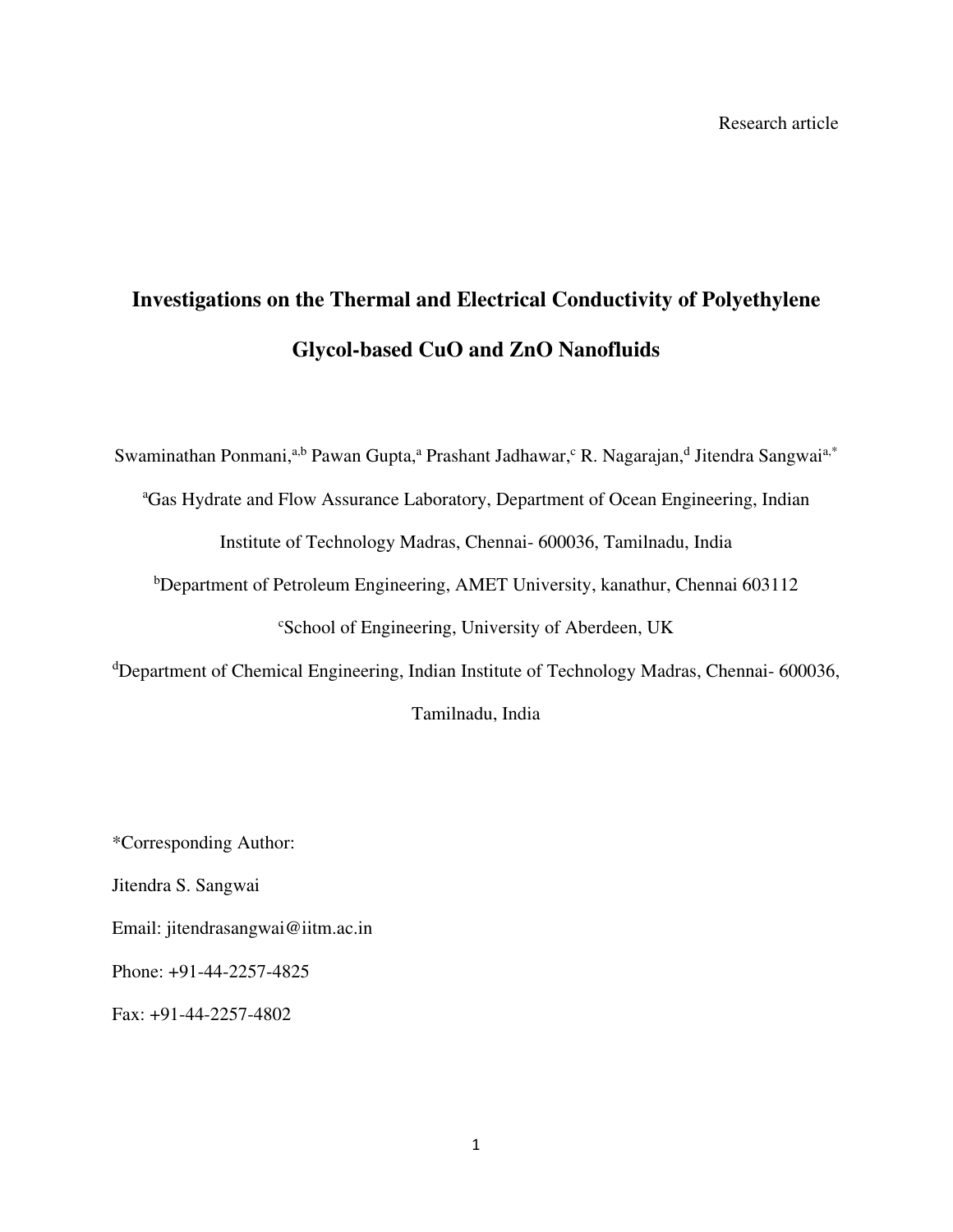#### **Abstract**

In this experimental work, three different types of nanofluids were evaluated for their stability using dynamic light scattering (DLS) and particle morphological study using scanning electron microscopy (SEM). The nanofluids used in this study are zinc oxide (ZnO) nanoparticle in water and 5 wt% polyvinylpyrrolidone (PVP) as a dispersant, and ZnO with polyethylene glycol (PEG 600) and CuO with PEG 600 with 5wt% PVP at different concentration of 0.1, 0.3 and 0.5wt %. Thermal and electrical conductivities were determined by KD-2 Pro® and PC 700 Eutech<sup>®</sup>. The result shows better enhancement in the thermal and electrical conductivity in the ZnO+PVP+Water system, followed by the CuO+PVP+PEG and ZnO+PEG systems. The highest percentage enhancement in thermal conductivity found to be 35.5 % of ZnO+ PVP+water systems. The thermal conductivity results were compared with a theoretical model and show good agreement with results predicted by the model. The proposed model of Nan et al. (1997) is based on a hypothesis regarding the physical mechanism in heat transfer for nanofluids. This study is expected to form the basis for the development of nanofluid-based technologies with PEG as the primary additive in the upstream oil and gas industry especially in gas hydrates and drilling technology.

**Keywords**: Electrical conductivity; Nanofluids; Stability; Thermal conductivity; Nan's model.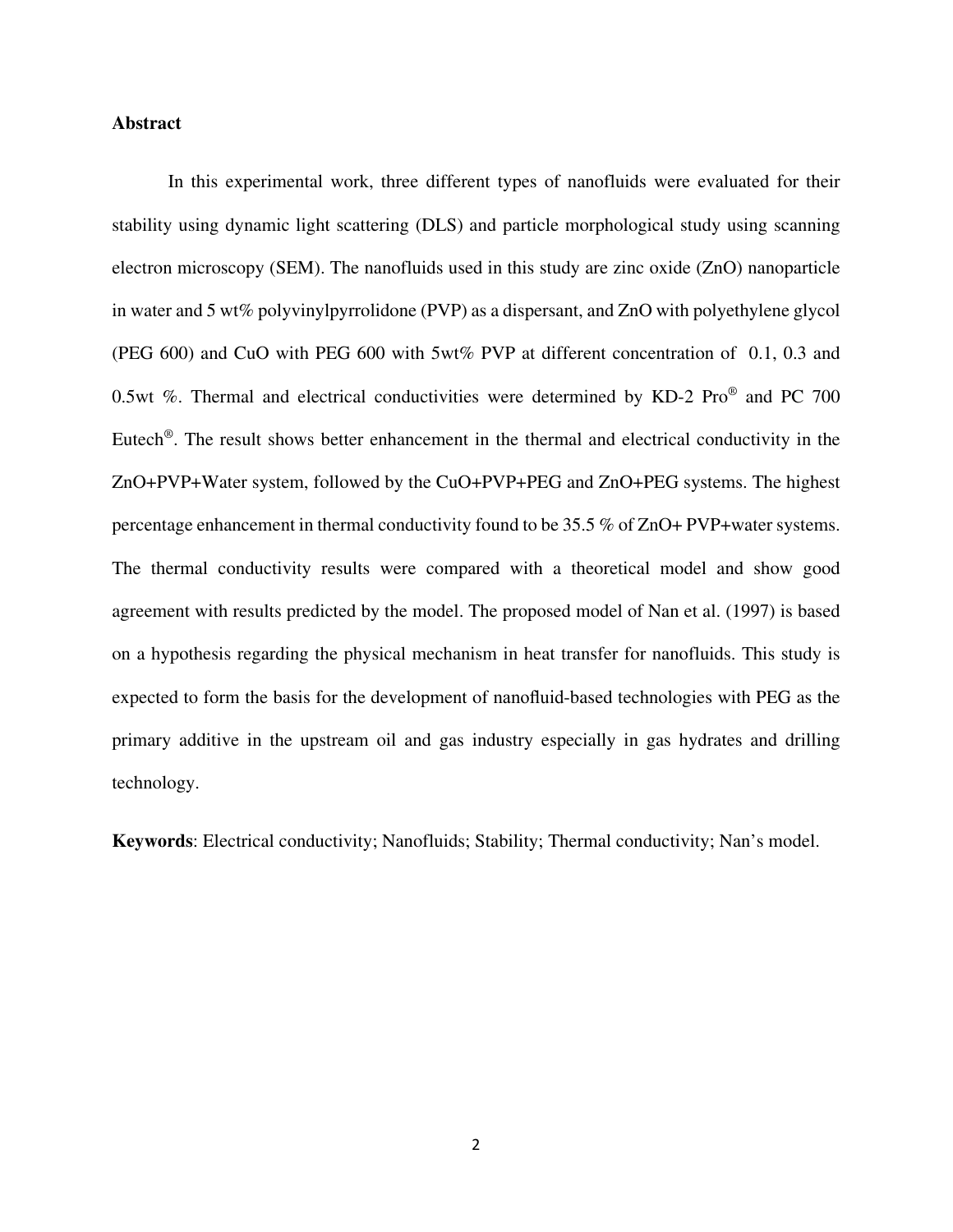#### **1. Introduction**

Nanofluids have shown various interesting properties, and the distinguishing features offer exceptional potential for different industrial applications, such as electronic, transportation, improve recovery in oil and gas well, industrial cooling applications, nuclear systems cooling, etc. Nanofluids are essentially two-phase systems, viz., solid phase in the liquid phase. Several industries are in need of a cooling medium to improve the heat transfer performance, and of new technology to overcome persistent challenges. A solid has a higher thermal conductivity than a liquid, and hence, to increase the thermal conductivity, nanosized particles suspended in a base fluid, known as 'nanofluids', are used. Nanoparticles have good electrical, magnetic and optical properties. Accordingly, the mechanism for thermal conductivity enhancement is believed to be the responsible parameter for enhancing heat transfer in engineering applications. However, the research on the electrical properties of the nanofluid is very rare. The factors responsible for enhancing heat transfer of nanofluids are the types of nanoparticle, particle size, aggregation, Brownian motion of the particles and temperature of the nanofluids. Various mechanisms and models, based on various assumptions, have been recently developed for explaining the unusually high thermal conductivity of nanofluids [1-3]. Two significant requirements for measuring the thermal conductivity are preparation of a homogeneous mixture and long-term stability which can withsatand the initial equilibrium conditions until measurement. The electrical conductivity of a suspension depends on the background electrolyte, particle size, charge, and volume fraction [4- 6]. Choi and his group [7] were the first to report that the suspended particles in the base fluid can significantly enhance the heat transfer and give rise to improvement in the heat exchange systems. Yu et al. [8] studied the thermal conductivity of copper oxide (CuO) nanofluids with ethylene glycol and polyvinylpyrrolidone (PVP) as dispersants. The results showed about 46% enhancement in the thermal conductivity in about 0.5 vol% of particle concentration at 50  $^{\circ}C$ , and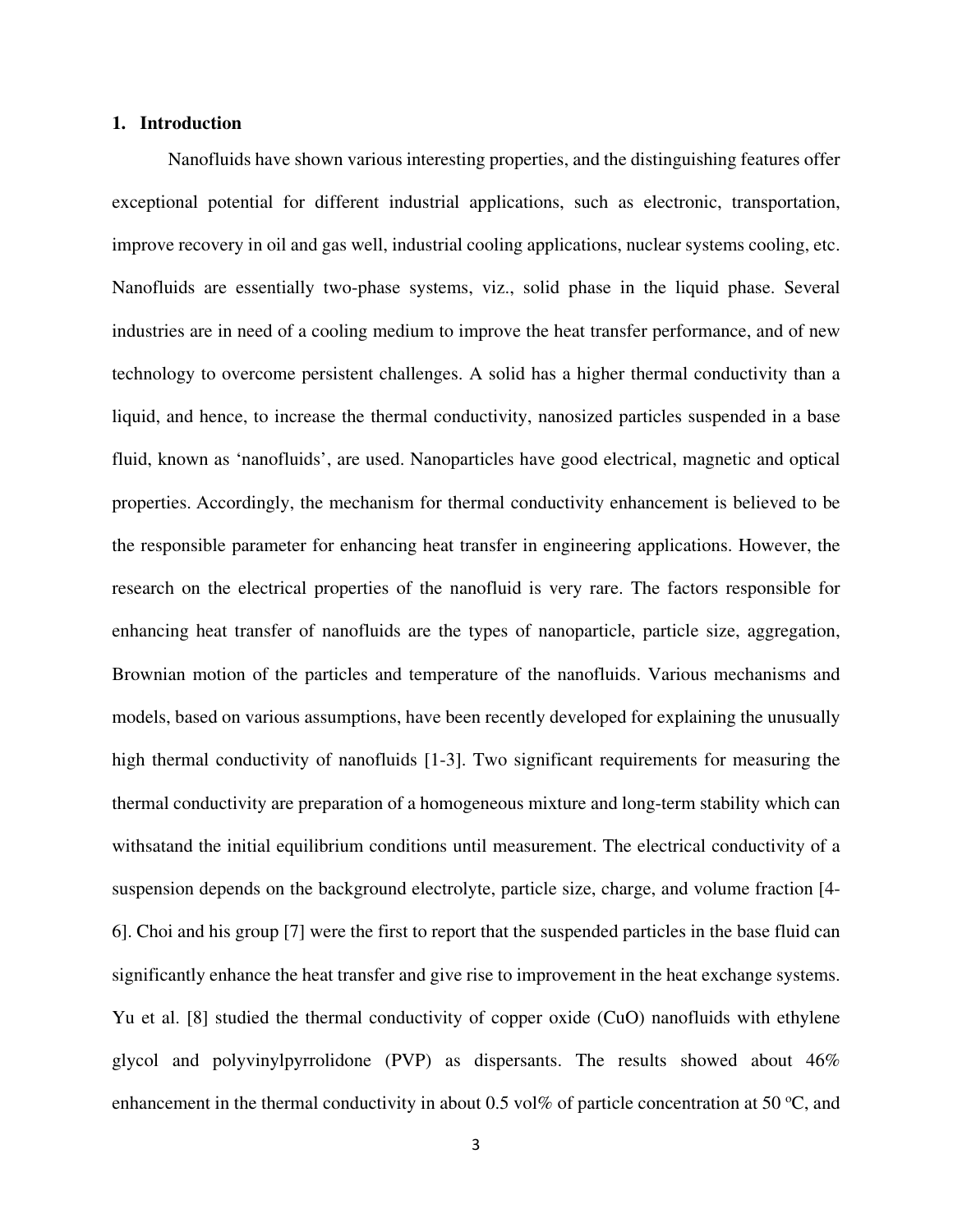demonstrated that the temperature and Brownian motion of nanoparticles play an important role in the thermal conductivity enhancement. Mehrali et al. [9] showed that by using graphene nanoplatelets, a stable nanofluid with distilled water could be prepared without surfactant by ultrasonic probe dispersion technique. The researchers showed about a 28% enhancement in thermal conductivity and demonstrated that the stability of nanofluids found to be enhanced due to ultrasonication. These nanofluids can act as an advanced heat transfer fluid in a medium temperature applications in solar and heat exchangers. Xie et al. [10] conducted studies using different nanoparticles, such as silicon carbide (SiC), zinc oxide (ZnO), carbon nanotubes (CNT) and aluminum oxide  $(Al_2O_3)$  with base fluids, such as deionized water, glycerol, ethylene glycol and the mixture of water and ethylene glycol. The results showed that the thermal conductivity enhancement has been influenced by the volume fraction of the particle and due to temperature. Fedele et al.  $[11]$  studied CuO, titanium oxide  $(TiO<sub>2</sub>)$  and single-walled carbon nanohorns (SWCNHs) with water as a base fluid. They used polyethylene glycol (PEG) and sodium dodecyl sulfate (SDS) as dispersing agents. They investigated three dispersion techniques, such as sonification, high-pressure homogenization and ball milling for the formation of nanofluids. The high-pressure homogenization method was found to yield better stability of the nanofluids.

Kole and Dey [12] prepared stable ZnO-ethylene glycol nanofluids by prolonged sonification of >62 hours and showed that extended time for sonification gives better fragmentation and dispersion of the particles. In their studies, they considered both temperature and nanoparticle concentration for thermal conductivity enhancement. The results showed that approximately 40% of thermal conductivity enhancement is achieved at 30  $^{\circ}$ C and with 3.75vol% of ZnO. Suganthi et al. [13] investigated a colloidal dispersion of ZnO-propylene glycol. Thermal conductivity was measured in the temperature range of  $10{\text{-}}60^{\degree}$ C and for various aggregate sizes.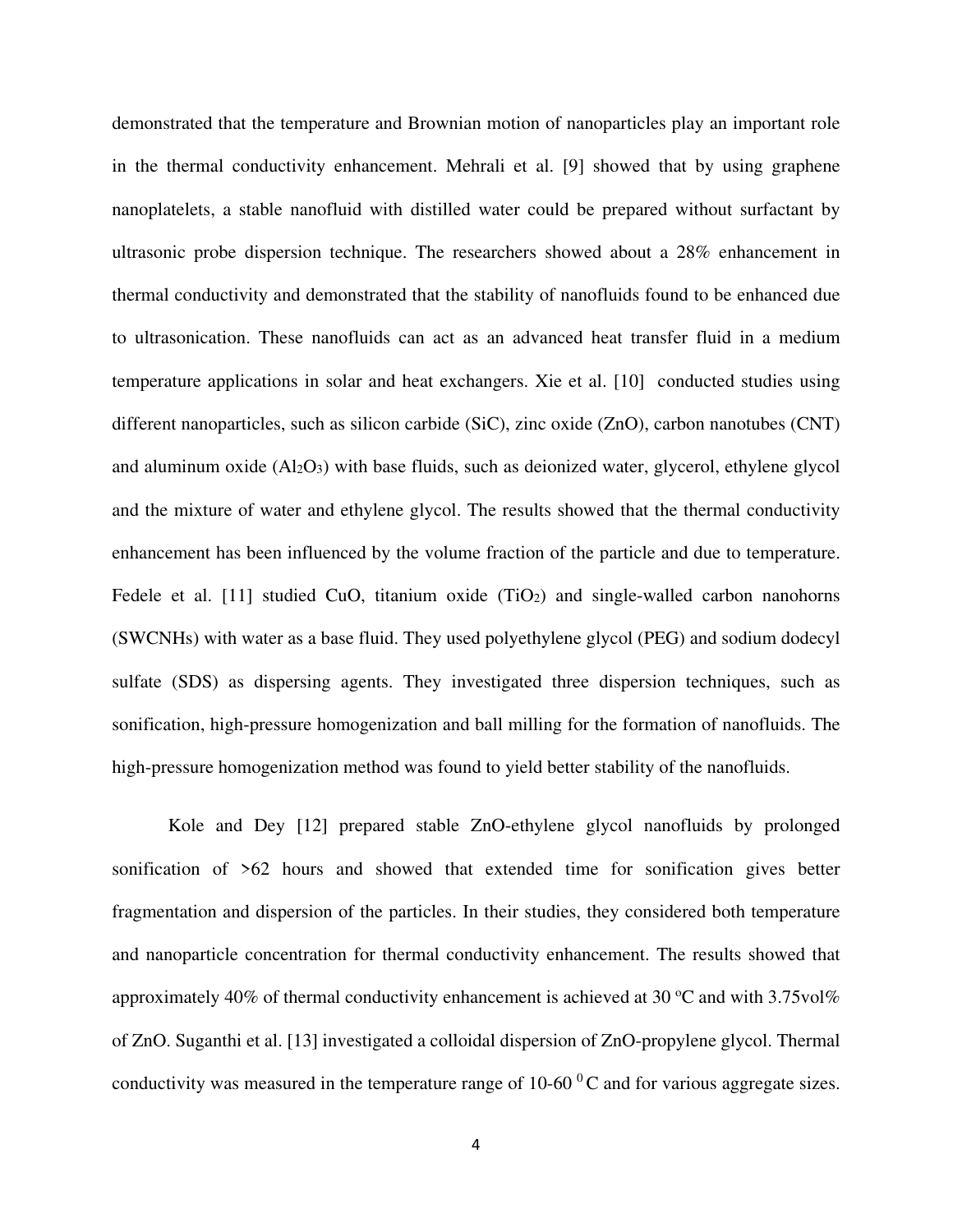The researchers observed that the thermal conductivity enhancement depends on temperature and that higher enhancement is possible at a lower temperature. The result shows that the temperature and aggregation of particles are major factors in the formation of a solvation layer on the ZnO nanoparticle surfaces. Jeong et al. [14] showed that for ZnO nanoparticles, the thermal conductivity and viscosity enhancement depend on the particle shape. The researchers used spherical and rectangular particles with concentration range of 0.05 to 5 vol%. The results show about 12% and 18% enhancement in thermal conductivity, respectively, for spherical and rectangular particles at 5vol%. Moattar and Cegincara [15] used PEG to prepare stable nanofluids of ZnO which was later characterized using dynamic light scattering. They observed the effect of ZnO nanoparticles concentration and temperature on the volumetric and transport properties of the aqueous solution of PEG but did not report information on enhancement in the thermal and electrical property. Ponmani et al. [5] studied experimentally the thermal and electrical conductivity of ZnO and CuO nanofluids in xanthan gum. They observed an approximately 25 and 50 % enhancement in thermal and electrical conductivity, respectively. White et al. [16] investigated the electrical conductivity of propylene glycol-based ZnO nanofluids. The result showed that a higher volume fraction of the particle gives better enhancement in electrical conductivity. They observed that for about 7 % volume fraction of nanoparticles, electrical conductivity showed up to 100-fold increase over the base fluid. Kim et al. [17] prepared stable nanofluids using aluminum oxide, zinc oxide and titanium oxide nanoparticles with water and ethylene glycol as a base. They showed that the enhancement in the thermal conductivity increases linearly in lesser size of the particles when suspended in the base fluids. Khedkar et al. [18] investigated the thermal conductivity of CuO nanofluids in monoethylene glycol and water. The results show that the enhancement in thermal conductivity is due to the concentration of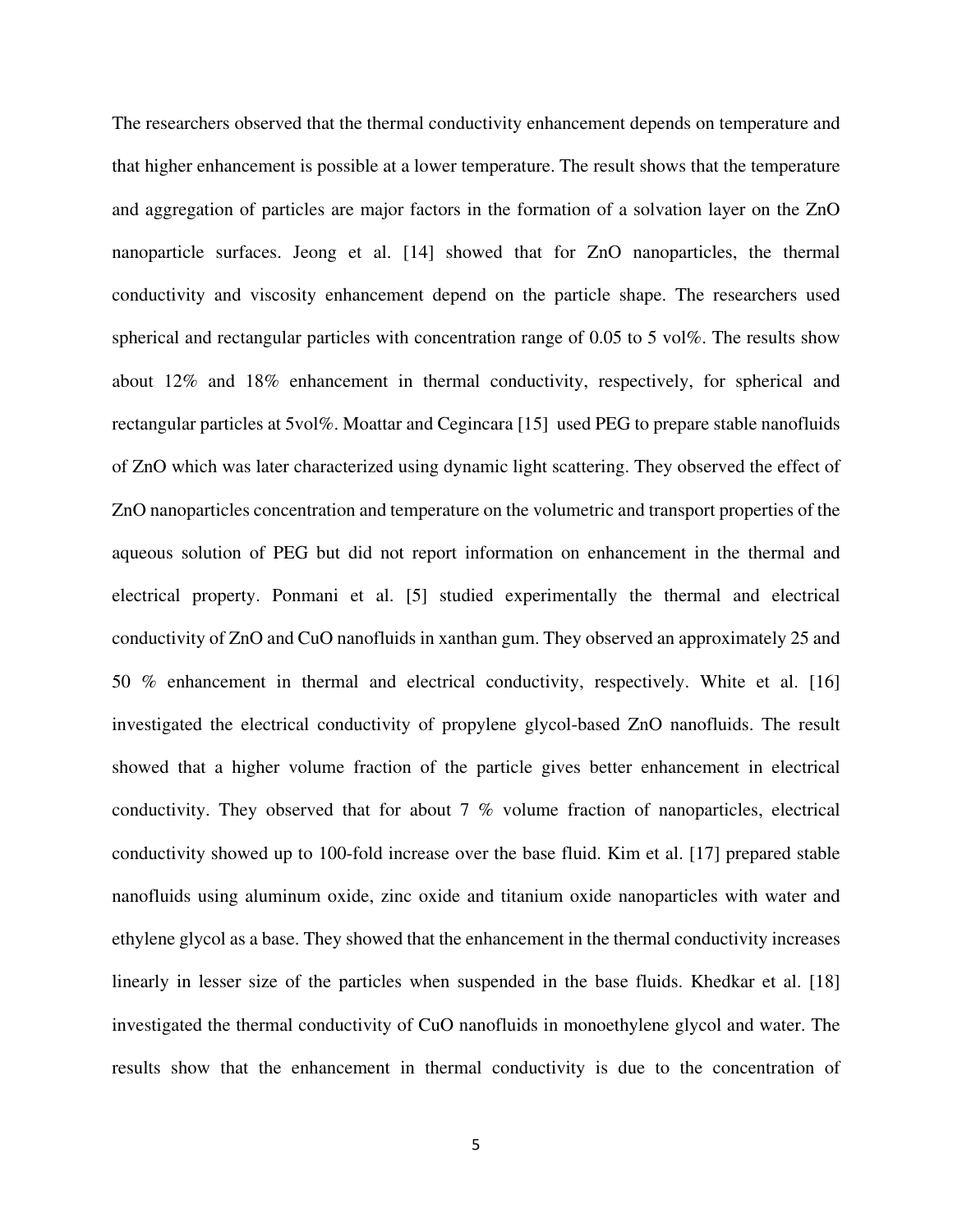nanoparticles in the base fluids and also the interaction between the particles. The experimental measured values of thermal conductivity were compared with different existing models which were accurately fitted with models. Sahooli et al investigated the nanofluids that were prepared using CuO nanoparticles with PVP. The results shows that PVP act as surfactant and resulted in good stability for a week with optimum pH and enhancement of thermal conductivity from 17% to 31% at the temperature of 25  $\rm{^0C}$  and 50  $\rm{^0C}$  [19]. Manasrah et al. have observed the enhancement of thermal and physical properties of PEG with carbon nanotubes. The results show that the viscosity of the nanofluid is one of the most dependent parameter for the concentration of the nanoparticles suspended in the solution [20].

Nanoparticles and their nanofluids are of interest to the upstream industry include CuO and ZnO because of their good thermal and electrical properties. However, information regarding the formation and characterization of thermal and electrical properties of nanofluids in a base fluid PEG is scarily available in open literature. PEG has low toxicity and is used in several industrial applications such as in pharmaceutical, cosmetic, lubricants, binders, bases and coupling agents. It is especially useful in the separation and purification of biological materials. One of the commonly used additive PVP, which is a water-soluble polymer, is made from the monomer Nvinylpyrrolidone. This is used as an emulsifier, stabilizer, and medicine and food-additive and also used in the oil and gas industry as inhibitors in gas hydrates. Using the polymer as base fluid for nanoparticles will help ensure better distribution throughout. Formation of CuO and ZnO nanofluids in above mentioned stabilizers and the information on their thermal and electrical properties will add values to some of the application of these nanofluids for various industrial application including upstream oil and gas industry.

In the present paper, the formulation of ZnO and CuO nanofluids using deionized water,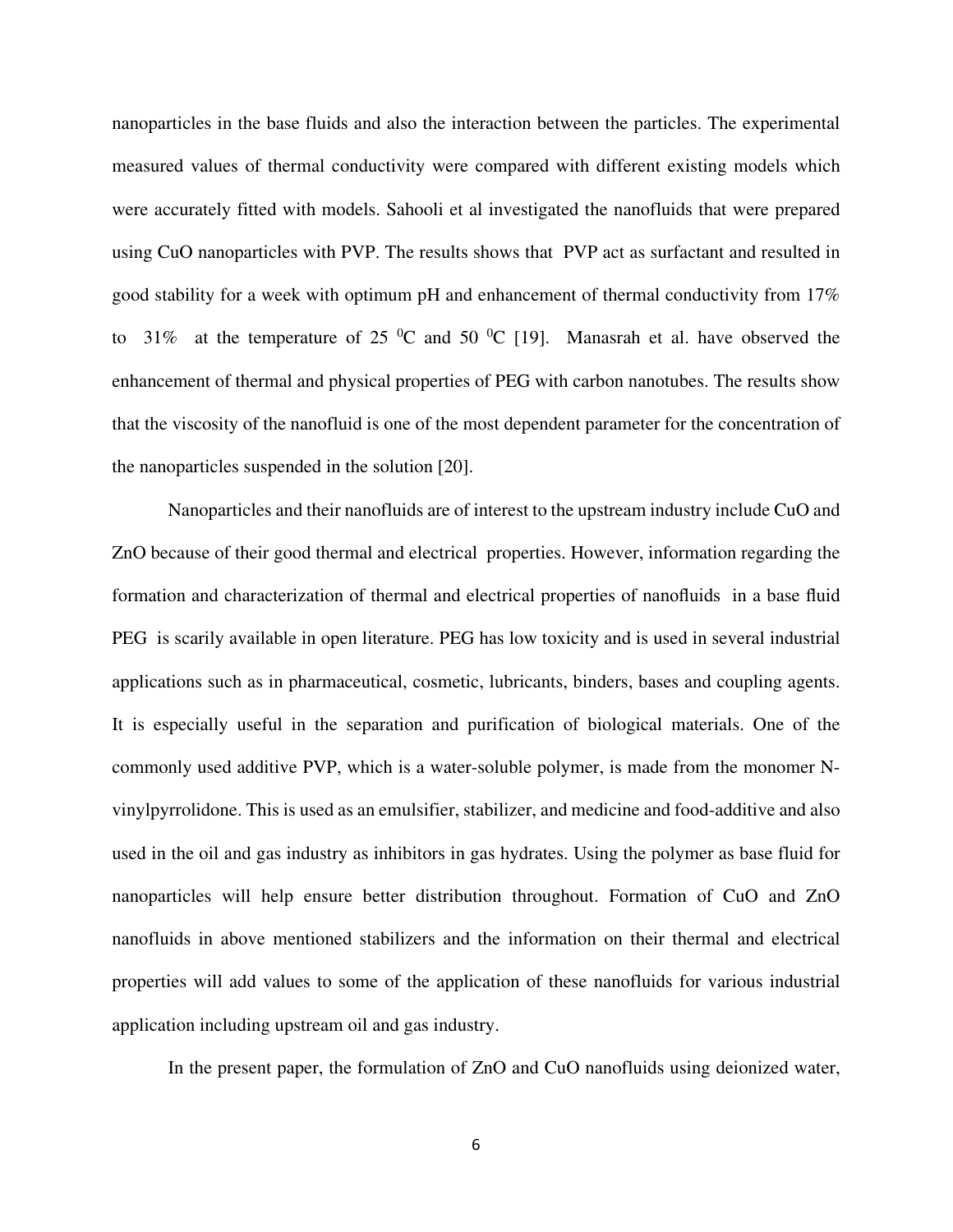and PEG with and without dispersant PVP is being presented. Stable nanofluids containing CuO and ZnO nanoparticles were prepared through a two-step method. The thermo-physical properties, such as thermal conductivity and electrical conductivity, were measured. The effects of particle concentration, dispersant, and stability over time (1, 3 and 7days) in static condition were observed, and the stability was measured by a DLS instrument. The thermal conductivity was compared between theoretical model predictions and experimental data, and electrical conductivity was investigated in detail and reported. In addition, CuO has high thermal conductivity as compared to ZnO, so therefore, one of the objective is also to observe the enhancement in the thermal and electrical properties in the presence of ZnO nanoparticles.

#### **2. Materials and Methods**

#### **2.1. Materials**

CuO and ZnO nanoparticles were used in this study. The CuO nanoparticles were supplied by Sigma-Aldrich with a spherical shape, diameter of <50nm and with purity of >97%. The ZnO nanoparticles were purchased from Sigma-Aldrich chemicals with a spherical shape, diameter of <50nm and with purity of >97%. Deionized water was used as a base fluid along with PEG and PVP. PVP was used as a dispersant to improve the stability. The properties of nanofluids used in this work are summarized in Table 1, which shows the dispersant, nanoparticles used and the concentration of particles.

#### **2.2. Nanofluids Formulation**

The nanofluids were prepared by dispersing the nanoparticles in a base fluid by a two-step method. The base fluid was mixed with a measured quantity of nanoparticles in a beaker covered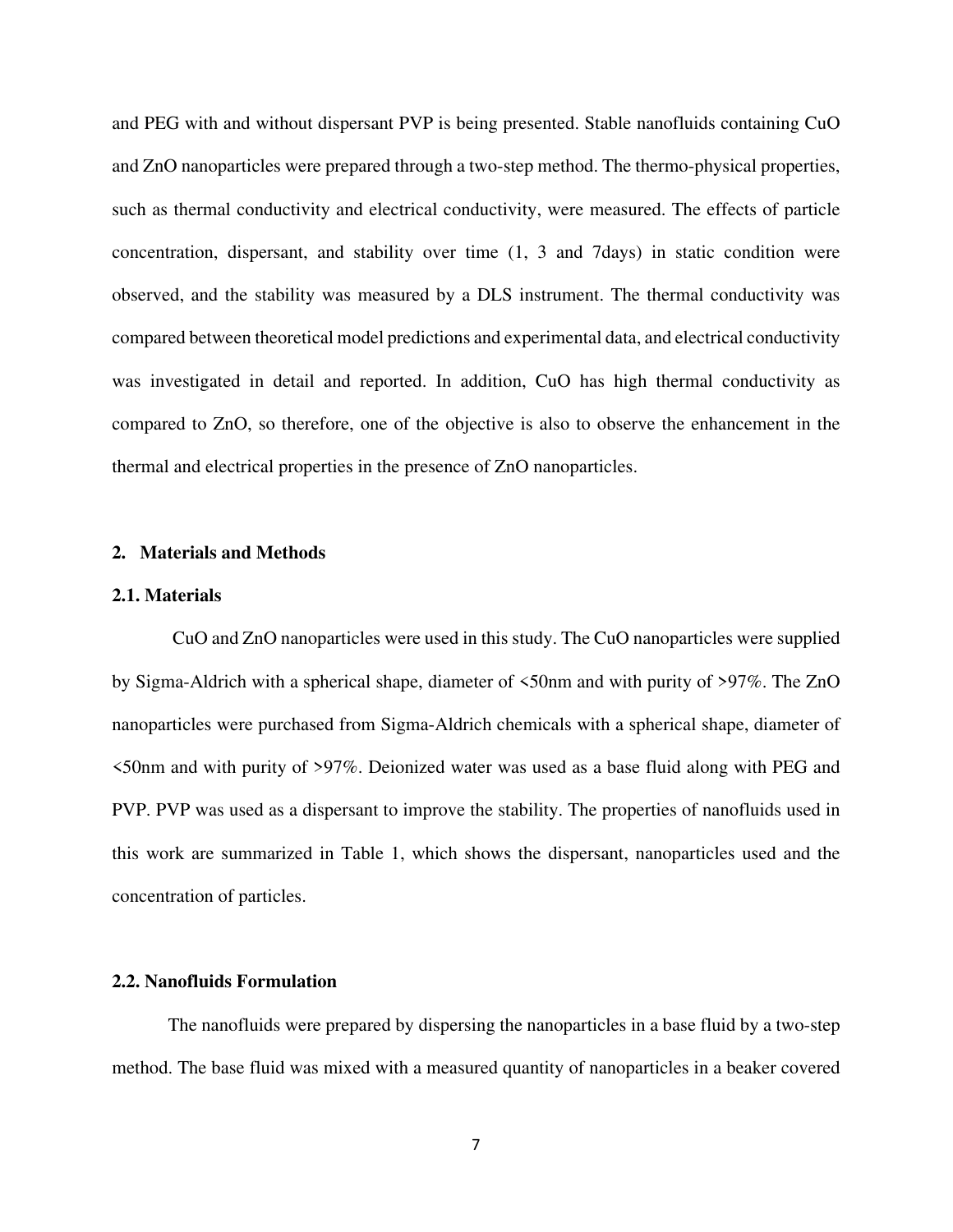with aluminum foil to ensure that there is no evaporation during sonification. The polymer was thoroughly dispersed using a magnetic stirrer to avoid lump formation and to get a stable nanofluid system with a polymeric base. The beaker containing the sample is submerged in the water. For this study, ultrasonication (Crest Ultrasonic, 25 KHz, and 450 W) was performed at high frequency of 25 KHz and 450 W for one hour. After 30 minutes, the water was changed and sonification then continued for the next 30 minutes, to ensure that the water did not overheat. [5] Sonification time of one hour is employed for all suspensions prepared homogeneously as seen by visual observation. Also, it is expected that longer sonification time will not substantially change suspended particle morphology.

#### **2.3. Scanning Electron Microscopy**

Topography, morphology, and arrangement of agglomerated particles were observed in the dispersed state using SEM. Hitachi S-4800TM Scanning Electron Microscope (SEM) was used for morphological characterization of nanoparticles, and micrographs of ZnO and CuO nanoparticles were obtained.

#### **2.4. Dynamic Light Scattering**

DLS measures particle size distribution in a range of nanofluids. The Brownian diffusivity of particles is measured using DLS and is related to their size. The particle size is measured by illuminating the particles with a laser and analyzing the intensity fluctuations in the scattered light. The DLS measurements were carried out using 90  $Plus^{TM}$  Nanoparticle Size Analyzer by Brookhaven Instruments. It is capable of measuring particle size distributions in the range of 1nm to 6µm with a precision of  $\pm 1\%$ . Measurements were made at 90 $^{\circ}$  scattering angle and at 25 $^{\circ}$  C.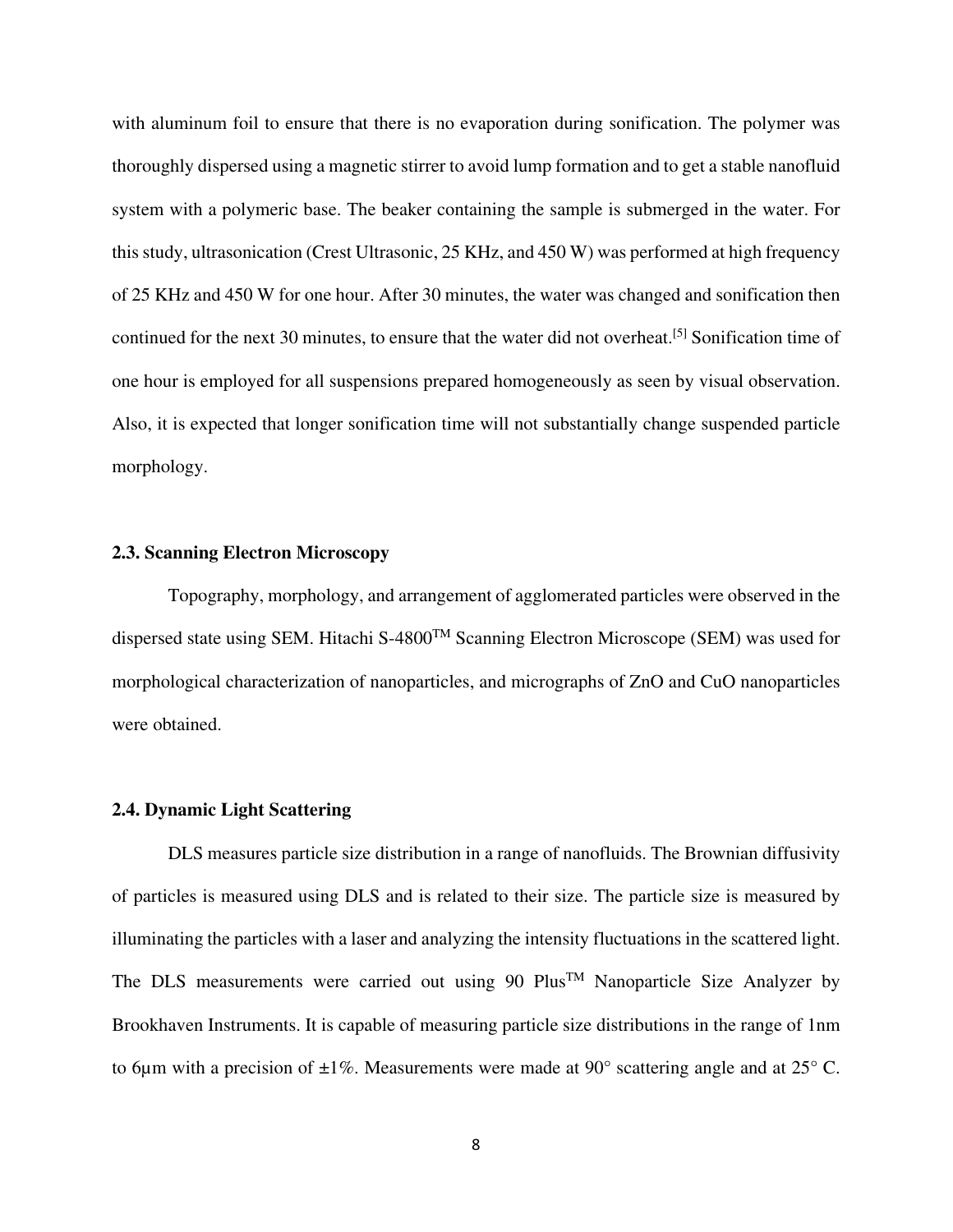DLS works on the principle that when the sample is illuminated by a laser beam, the fluctuations of the scattered light are detected at a known scattering angle by a detector.

#### **2.5. Thermal Conductivity and Electrical Conductivity Meter**

The thermal conductivities of the nanofluids prepared in this study have been measured using the transition hot wire method with KD2 pro<sup>®</sup>. A temperature-controlled bath was used to maintain the temperature of the nanofluids at 25° C. The unit was calibrated using standard samples. The KS-1 sensor applies a very small amount of heat to the needle, which helps to prevent free convection in liquid samples. Thirty seconds are allowed for temperature equilibration before heating starts, after which heat is applied for thirty seconds, and measurements are taken over the full time. Electrical conductivity was measured using the PC 700 Eutech ® Instrument. The PC 700 includes an electrode with a nominal cell constant of  $k = 1.0$ , a built-in temperature sensor, and 1 meter cable. The instrument was auto-calibrated with 0.01 N KCl [5, 19].

#### **3. Results and Discussion**

Table 1 shows the combinations of CuO and ZnO nanofluids prepared in this work. PVP was used as a dispersant at a concentration of 5 wt% in the base fluid to prepare some of these nanofluids. The nanoparticle concentration in the base fluid (water and PVP) was varied as 0.1, 0.3, and 0.5 wt% on water and polyethylene glycol basis. Nanofluids made up of CuO and ZnO nanoparticles were prepared separately using the ultrasonication technique in deionized water with PVP and PEG, with PVP as a dispersant. SEM images of dried samples were obtained after preparation of nanofluids. Figure 1(a) shows ZnO nanofluid preparation with 5 wt% of PVP in water. The SEM results show that the ZnO nanoparticles interact with water-soluble polymers,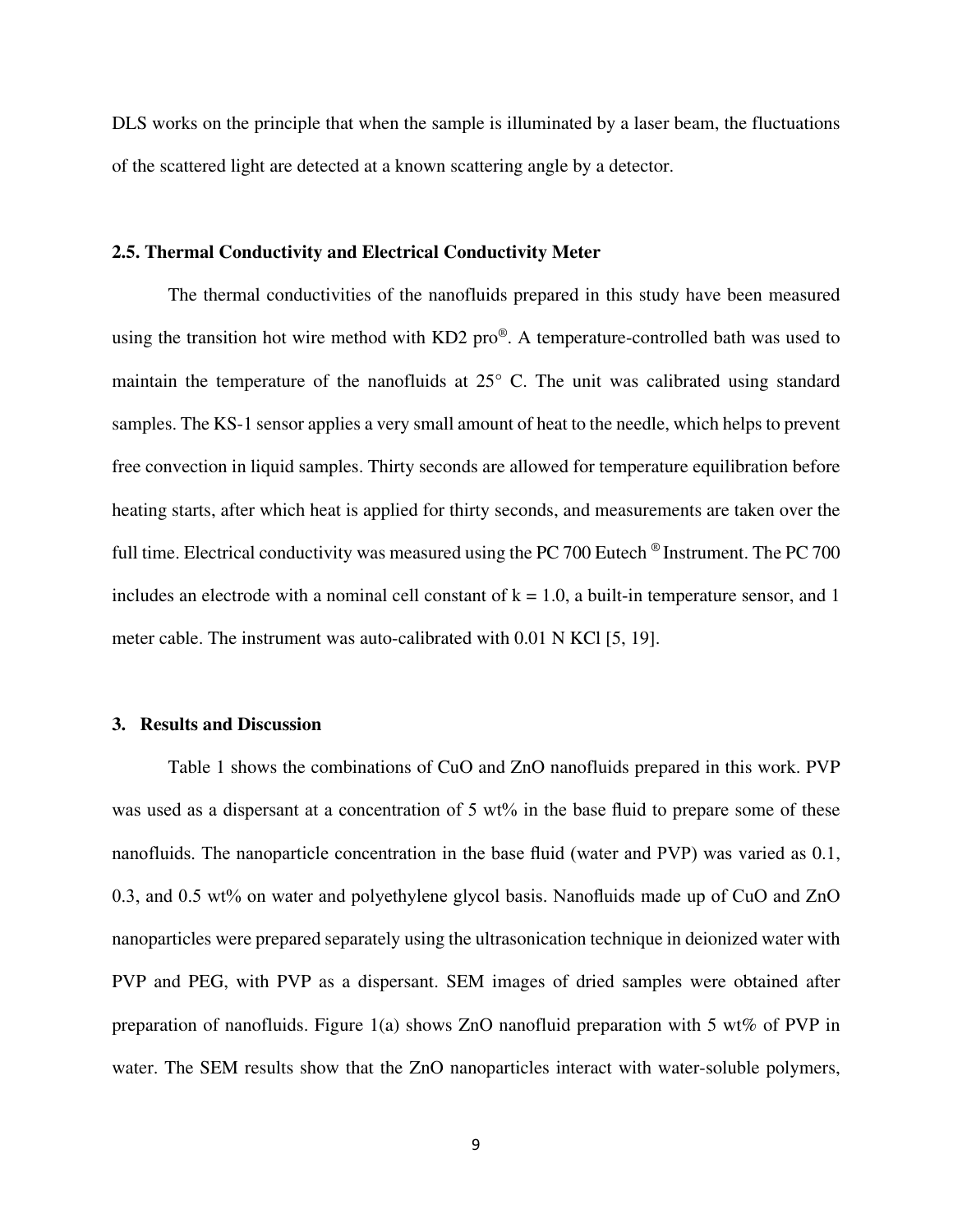resulting in loosely-packed and random distribution of spherical-shaped particles in the polymer solution. Figure 1(b) shows ZnO+PEG nanofluid preparation with polyethylene glycol. This nanofluid exhibits reduced agglomeration due to the interaction of polymer chains surrounding the ZnO particles. Figure 1(c) shows CuO+PVP+PEG nanofluid preparation, which also exhibits reduced agglomeration compared to ZnO+PEG. The size of the ZnO nanoparticles increases with concentration. ZnO also tends to reduce the size by interacting with PEG concentration to form polymers (packing effect) [21,22].

DLS measurements were carried out to characterize the dispersion of nanoparticles in the nanofluid. For 0.5wt % ZnO in 5wt% PVP, it is observed from Figure 2 that the particles range in size from 70 nm to 350 nm on the first day. Comparisons of the systems of PEG versus PVP show that the PVP system offers better dispersion and less agglomeration with time. This is based on the overall size of the particles and their agglomerating tendency. For 0.5 wt% ZnO in PEG (Figure 3), it is observed that the particles range in size from 100 nm to 500 nm on the first day. The agglomeration did not happened on second day but up to seventh day the DLS graph shift shows the particle size agglomeration. This experiment was continued upto 23 days and it has been observed that the particle agglomeration during seventh day is almost similar at the end of 23rd day. The DLS graph for nanofluid system of 0.5 wt% CuO with base fluid as 5wt% PVP in PEG is shown in Figure 4. The dispersion of the nanoparticles is more or less even up to the seventh day. This system stability is good, and the DLS graph indicates that the stability can even be maintained over a longer period of time. 0.5 wt% ZnO with base fluid containing 5 wt% PVP offers better stability among all the systems studied. The Brownian motion of nanoparticles was indicated by several authors as a significant factor for the observed enhancement.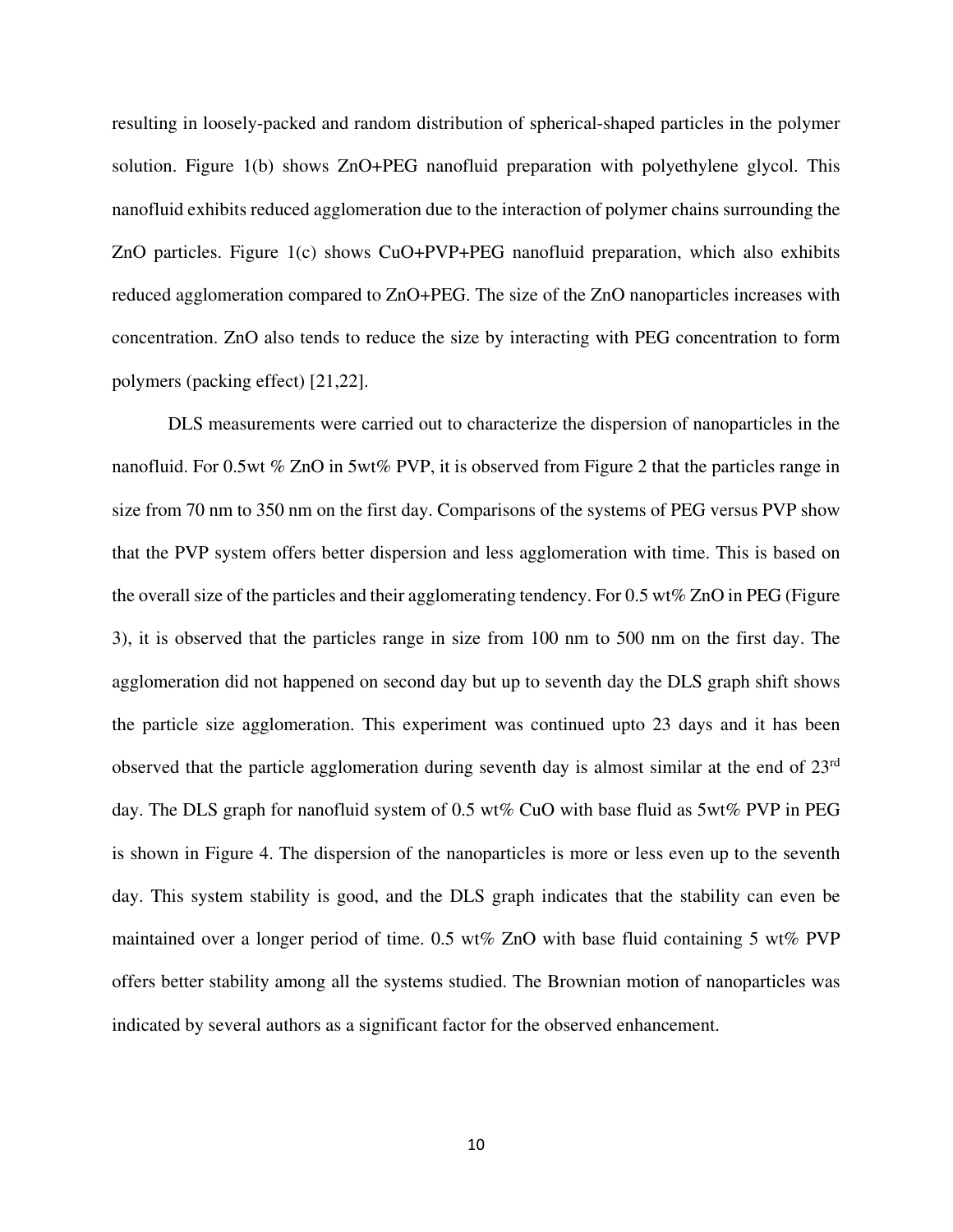Figure 5 shows the variation of thermal conductivity ratio  $(k_{nf}/k_{bf})$  with nanoparticle concentration. From the results, it can be seen that the CuO and ZnO nanofluids with higher particle concentrations exhibit higher thermal conductivities. The extent of increase in thermal conductivity depends upon the nature of the base fluid. All the experiments for thermal and electrical conductivity were carried out in replicates of three each.. The error in the experimental data can be given as the total of the instrumental and the measurement error. The measurement error is attributed to the deviation from the actual results (from repeatability) due to experimental conditions. It is found to be  $\pm 1\%$ . The instrumental uncertainty for electrical conductivity and temperature measurement is  $\pm 1\%$  (full scale + 1 digit) and 0.1 K in the conductivity range is 0– 1999 µS/cm. Thus, the total experimental error is limited to 2%. The percentage increase in the thermal conductivity over the base fluid is shown in Table 2. It can be seen that the system that exhibits the highest thermal conductivity is ZnO+PVP. When using PEG as the base fluid, the increase in thermal conductivity is not significant. This is confirmed in the presence of CuO, which has a high thermal conductivity but is unable to cause a large change. The reason of lesser conductivity in case of ZnO+ PEG 600 and CuO + PEG 600 + 5 wt% PVP is due to the presence of polymers (PEG and PVP) which may have reduced the Brownian motion of the dispersed nanoparticles due to increased viscosity of the solution, and creates much more heat and mass transfer limitations.

Theoretical models have been developed for thermal conductivity of nanoparticlesuspended fluids considering only thermal conductivities of the base fluid and particles, and the volume fraction of particles. Particle size, shape, and the distribution and motion of dispersed particles have also had a significant impact on the thermal conductivity enhancement, and this has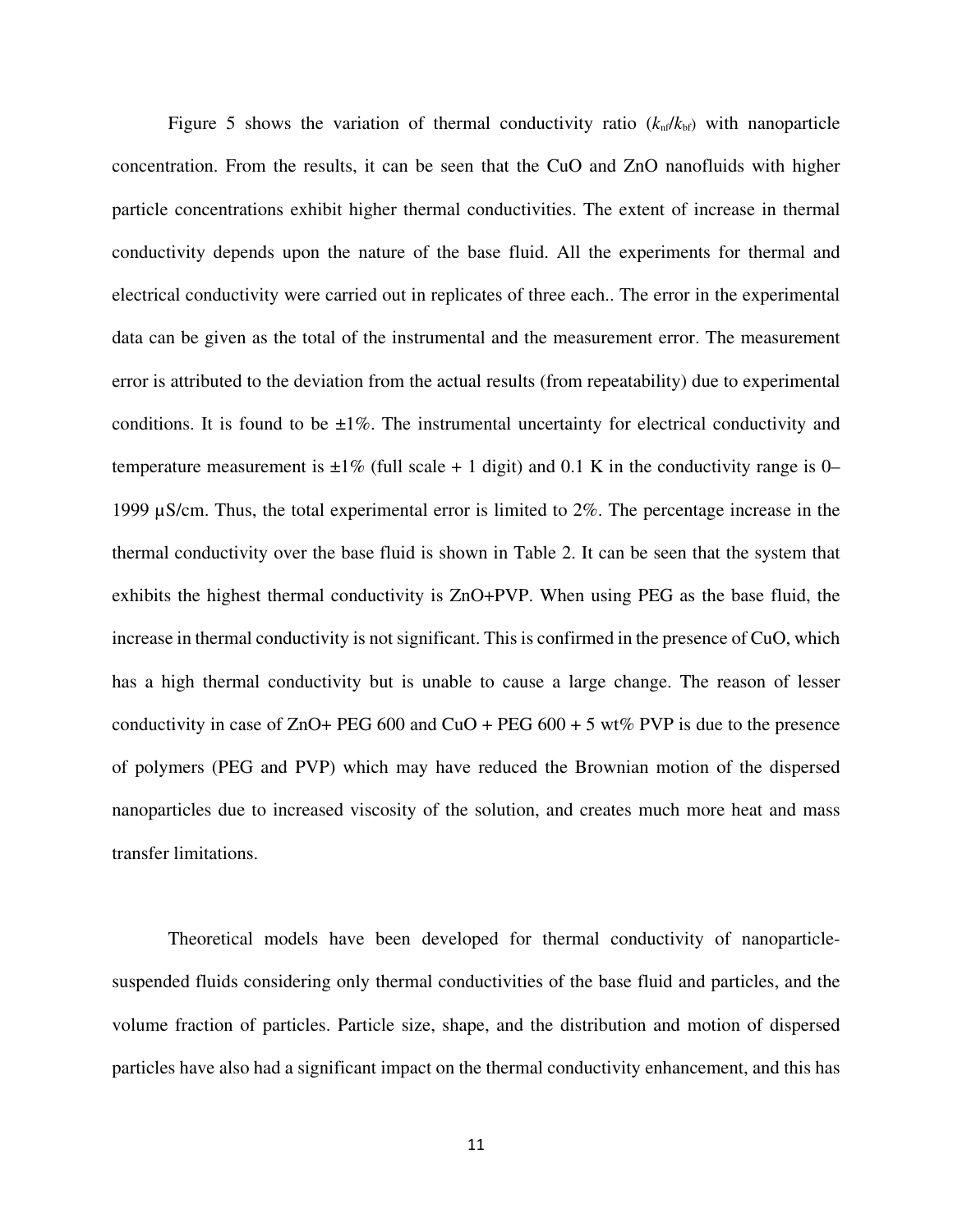not been fully appreciated. Nan et al. [23] developed a model for thermal conductivity of nanofluids which is based on the mechanisms of the formation of a nanolayer at the solid–liquid interface, and nanoparticle aggregation According to Nan et al.[23], the thermal conductivity of the nanofluid can be calculated as follows:

$$
k_{nf} = k_{bf} \frac{3 + \phi(2\beta_{11}(1 - L_{11}) + \beta_{33}(1 - L_{33}))}{3 - \phi(2\beta_{11}L_{11} + \beta_{33}L_{33})}
$$
(1)

where,  $k<sub>nf</sub>$  and  $k<sub>bf</sub>$  are the thermal conductivity of nanofluids and that of base fluids, L<sub>ii</sub> and  $\phi$  are the geometrical factor and the volume fraction of particles, respectively.  $\beta_{ii}$  is defined as,

$$
\beta_{ii} = \frac{k_p - k_{bf}}{k_{bf} + L_{11}(k_p - k_{bf})}
$$
\n(2)

*K<sup>P</sup>* is the thermal conductivity of the particle, which is 27 W/mK for CuO and 10 W/mK for ZnO. For spherical particles, the shape factor and aspect ratio may be taken as 1. The model parameters are obtained as:  $L_{11}= 0$  and  $L_{33} = 1$  for  $ZnO+PVP$ ,  $L_{11}= 0$  and  $L_{33} = 1$  for  $ZnO+PEG$ , and  $L_{11}= 0$  and  $L_{33} = 1$  for CuO+PEG+PVP, respectively. Figures 5 (a), (b) and (c) shows the validation of the Nan's model with the experimental data for ZnO+PEG, ZnO+PVP+water, and CuO+PVP+PEG nanofluid systems. It should be mentioned that the thermal conductivity determined here by Nan's model incorporates the effects of particle geometry and finite interfacial resistance. The experimental results agree with the correlated values of theoretical models.

Figure 6 and Table 3 shows the information on the electrical conductivities of prepared nanofluids and percentage enhancement of the electrical conductivities of these nanofluids over the base fluid, respectively. It has been observed that the increase in the nanoparticle concentration enhances the electrical conductivity of the base fluid. The reason for the enhancement in the electrical conductivity is primarily due to the effective dispersion of the nanoparticles in the various base fluids, which, thus help to form the electrical double layer (EDL) on the surface of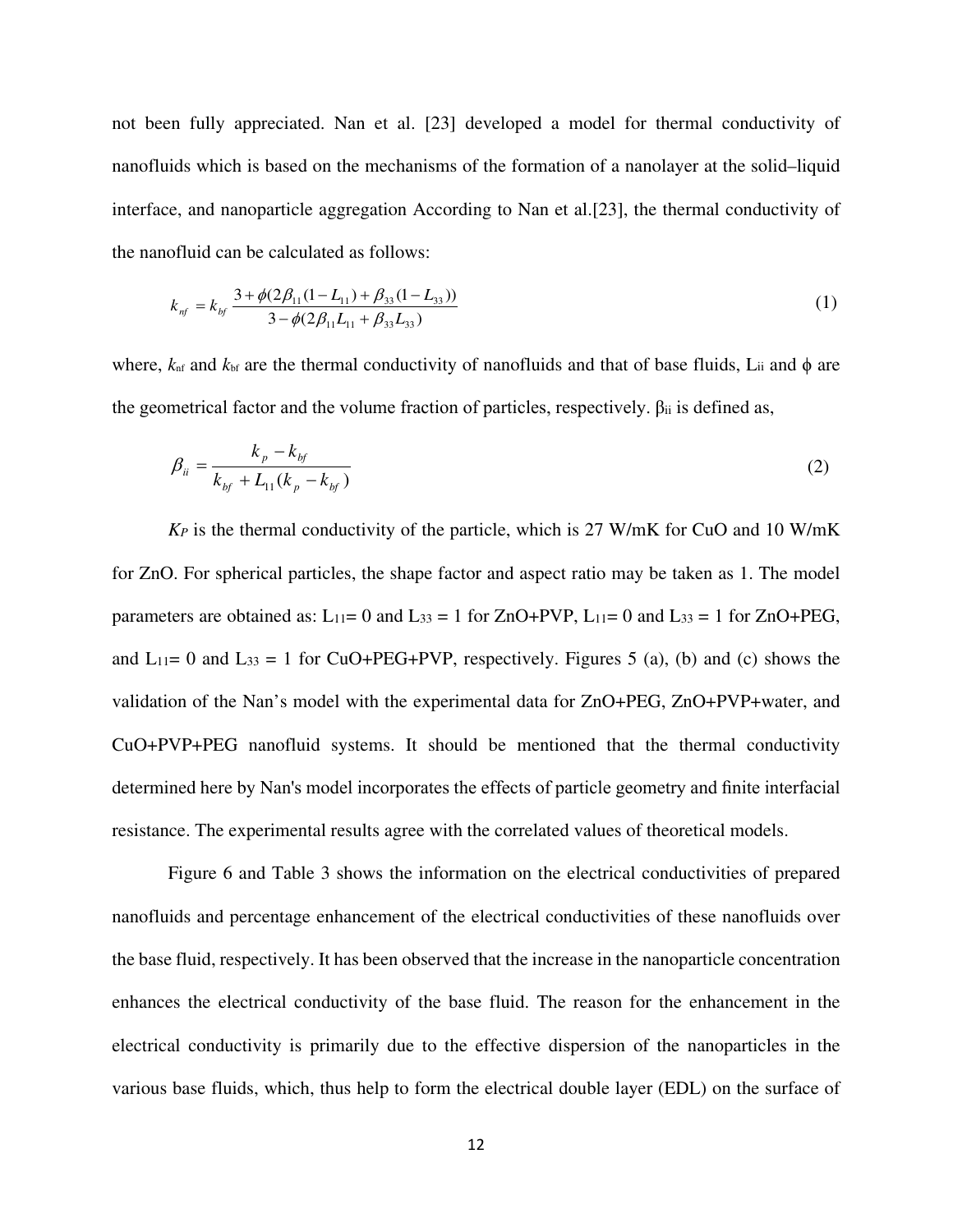the nanoparticle. The formation of the EDL is because of the ionic concentration of the base fluid surface charge size, and the size of the nanoparticles. These nanoparticles get migrated towards the opposite charge in the influence of electrical field along with EDL. The extent of increase in electrical conductivity depends upon the nature of the base fluid. ZnO+PVP+water exhibits the highest electrical conductivity, followed by CuO+PEG nanofluid systems and then ZnO+PEG 600 nanofluid system. From Table 3, it has been observed that an increase in the nanoparticle concentration gives rise to an increase in electrical conductivity. The highest percentage increase in electrical conductivity has been shown in ZnO+PVP+water systems.

#### **4. Conclusion**

Water-based nanofluids have been formulated, characterized and investigated for thermal and electrical conductivities by dispersing CuO and ZnO nanoparticles, and prepared by a twostep method using PVP as a dispersant. The morphology characterization of nanoparticle was performed by using scanning electron microscopy. The stability of prepared nanofluids was investigated by allowing the system to settle in a static condition for 1, 3 and 7 days, followed by measurement of particle size distribution by DLS apparatus. The enhancements in thermal conductivity and electrical conductivity were measured at different concentrations. ZnO+PVP+water system shows greater enhancement compared to the other two systems. This study has demonstrated the feasibility of formulating stable nanofluids of CuO and ZnO in PEG and provided with the information on thermal and electrical properties of these nanofluid systems, which is not available in the literature.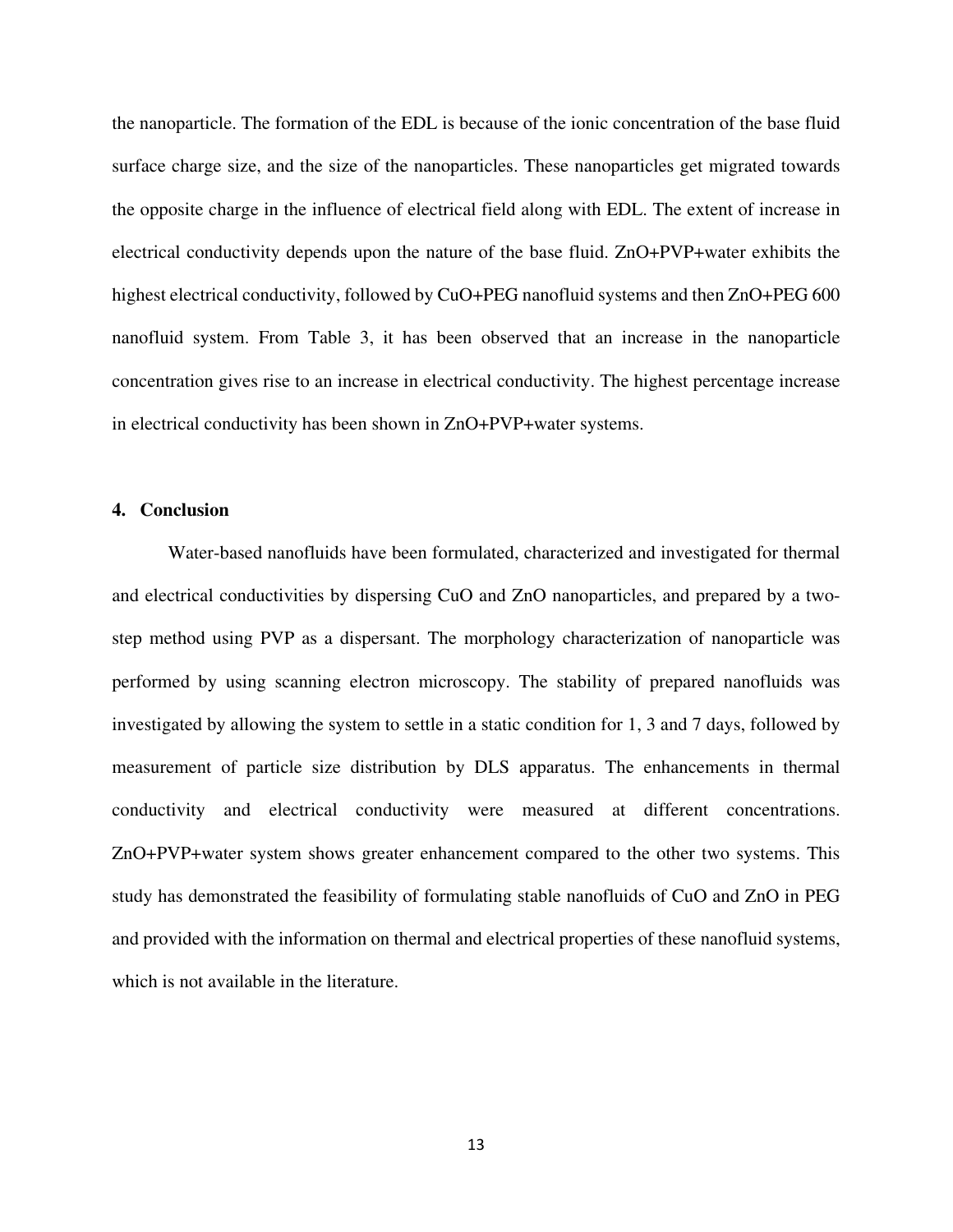#### **References**

- [1] R. Prasher, P. Bhattacharya, P.E. Phelan, Thermal conductivity of nanoscale Colloidal solutions (nanofluids), Phys. Rev. Lett.**, 94**, 02590 (2005).
- [2] S.P. Jang, S.U.S. Choi, Role of Brownian motion in the enhanced thermal conductivity of nanofluids, Appl. Phys. Lett., **84**, 4316-4318 (2004).
- [3] J.Y. Jung, J.Y. Yoo, Thermal conductivity enhancement of nanofluids in conjunction with electrical double layer (EDL), Int. J. Heat Mass Transfer. **52**, 525-528 (2009).
- [4] J.D. Posner, Properties and electrokinetic behavior of non-dilute colloidal suspensions, Mech. Res. Commun.**, 36**, 22-32 (2009).
- [5] S. Ponmani, J.K.M. William, R. Samuel, R. Nagarjan, J.S. Sangwai, Formation and characterization of thermal and electrical properties of CuO and ZnO nanofluids in xanthan gum, Collo. Surf. A: Phys. Eng. Aspects. **443**, 37– 43 (2014).
- [6] S.K.G. Kalpana, S.V. Manoj, P.K. Singh, T. Pradeep, S.K Das, Electrical conductivity of ceramic and metallic nanofluids, Colloids and Surfaces A: Physicochem. Eng. Aspects.**, 417**, 39-46 (2013).
- [7] S. U. S. Choi, 'Enhancing thermal conductivity of fluids with nanoparticles', in Developments and Applications of Non-Newtonian Flows, D. A. Siginer and H. P. Wang, Eds., ASME, New York, NY, USA, **231**, 99-105 (1995).
- [8] W. Yu, H. Xie, L. Chen, M. Li, Investigation on the thermal transport properties of ethylene glycol-based nanofluids containing copper nanoparticles, Powder Techn., **197**, 218–221 (2010).
- [9] M. Mehrali, E. Sadeghinezhad, S.T. Latibari, S.N. Kazi1, M. Mehrali, M.N.B. Mohd Zubir, H.S.C. Metselaar, Investigation of thermal conductivity and rheological properties of nanofluids containing graphene nanoplatelets, Nanoscale, Res. Lett., **9**, 15 (2014).
- [10] H. Xie, Y. Wei, L. Yang, L. Chen, Discussion on the thermal conductivity enhancement of nanofluids, Nanoscale Res. Lett., **6**, 124 (2011).
- [11] L. Fedele, L. Colla, S. Bobbo, S. Barison, F. Agresti, Experimental stability analysis of different water based nanofluids, Nanoscale Res. Lett., **6**, 300 (2011).
- [12] M. Kole, T.K. Dey, Effect of prolonged ultrasonication on the thermal conductivity of ZnO–ethylene glycol nanofluids, Thermochimica Acta., **535**, 58– 65 (2012).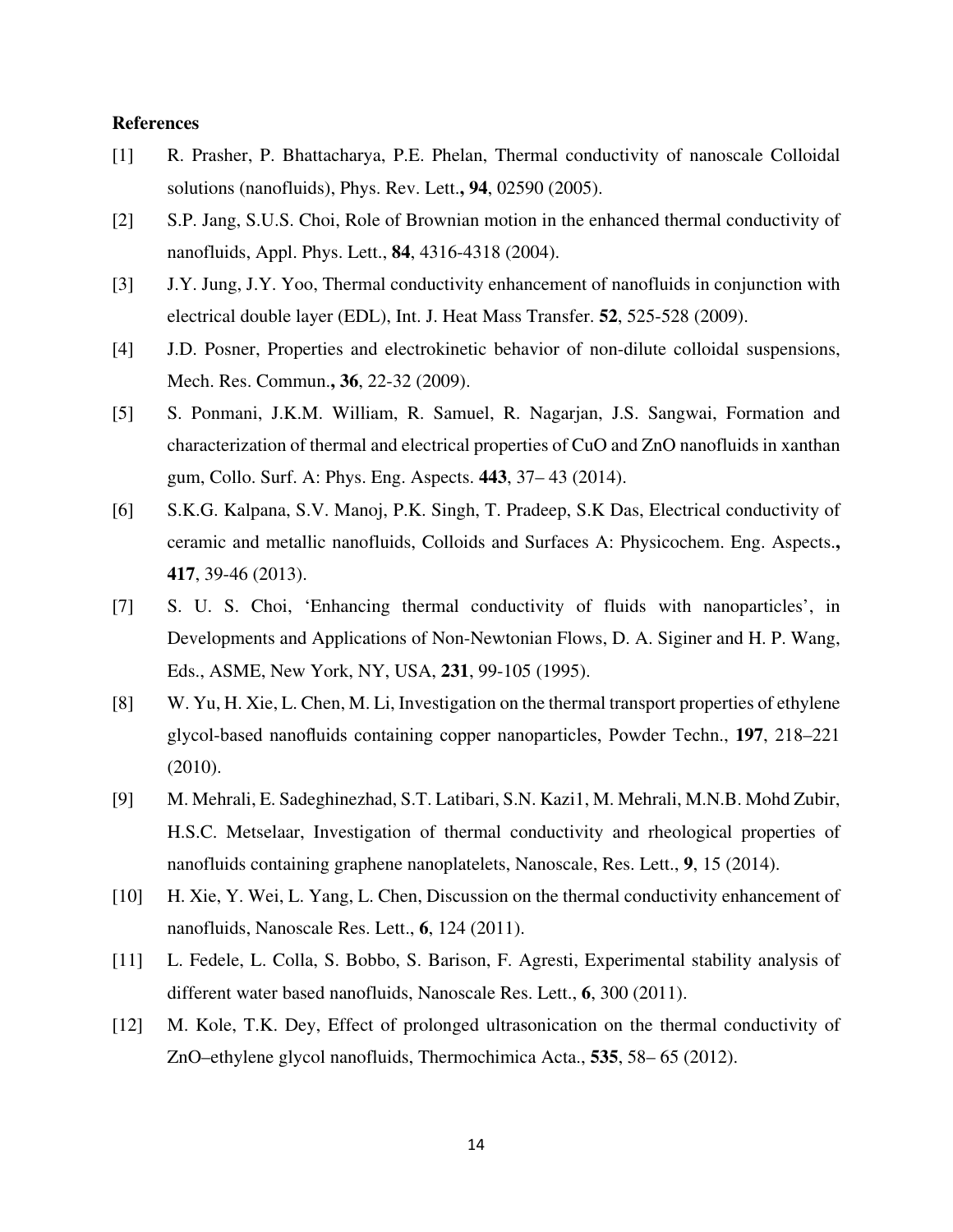- [13] K. S. Suganthi, N. Anusha, K.S. Rajan, Low viscous ZnO–propylene glycol nanofluid: a potential coolant candidate, J. Nanopart Res., **15**, 1986 (2013).
- [14] J. Jeong, C. Li, Y. Kwon, J. Lee, S.H. Kim, R. Yun, Particle shape effect on the viscosity and thermal conductivity of ZnO nanofluids, International J. Refrigeration., **36**, 2233-2241 (2013).
- [15] Z.M.T. Moattar, R.M. Cegincara, Effect of temperature on volumetric and transport properties of nanofluids containing ZnO nanoparticles poly (ethylene glycol) and water, The J. Chem. Thermodynamics., **54**, 55–67 (2012).
- [16] S. B. White, A. J. M. Shih, K. P. Pipe, Investigation of the electrical conductivity of propylene glycol-based ZnO nanofluids, Nanoscale Res Lett, **6**, 346 (2011).
- [17] S.H. Kim, S.R. Choi, D. Kim, Thermal Conductivity of Metal-Oxide Nanofluids: Particle Size Dependence and Effect of Laser Irradiation, Transactions of the ASME., **129**, 299 (2007).
- [18] R. S. Khedkar, S.S. Sonawane, K.L. Wasewar, Influence of CuO nanoparticles in enhancing the thermal conductivity of water and monoethylene glycol based nanofluids, International Communications in Heat and Mass Transfer, **39**, 665-669 (2012).
- [19] Sahooli M, Sabbaghi S, Shariaty Niassar M. Preparation of CuO/water nanofluids using polyvinylpyrolidone and a survey on its stability and thermal conductivity. International J. Nanosci. Nanotechnol., **8**, 27-34, (2012).
- [20] Manasrah AD, Laoui T, Zaidi SJ, Atieh MA. Effect of PEG functionalized carbon nanotubes on the enhancement of thermal and physical properties of nanofluids. Exp. Therm Fluid Sci., **84**, 231-41 (2017).
- [21] S.K. Das, N. Putra, P. Thiesen, W. Roetzel, Temperature dependence of thermal conductivity enhancement for nanofluids, J. Heat Transfer., **125**, 567-74 (2003).
- [22] Z.M.T. Moattar, R.M. Cegincara, New excess Gibbs energy equation for modeling the thermodynamic and transport properties of polymer solutions and nanofluids at different temperatures, Ind. Eng. Chem. Res., **50**, 8245-8262 (2011).
- [23] C.W. Nan, R. Birringer, D.R Clarke, H.G. leiter, Effective thermal conductivity of Particulate composites with interfacial thermal resistance, J. Appl. Phys., **81**, 6692–6699 (1997).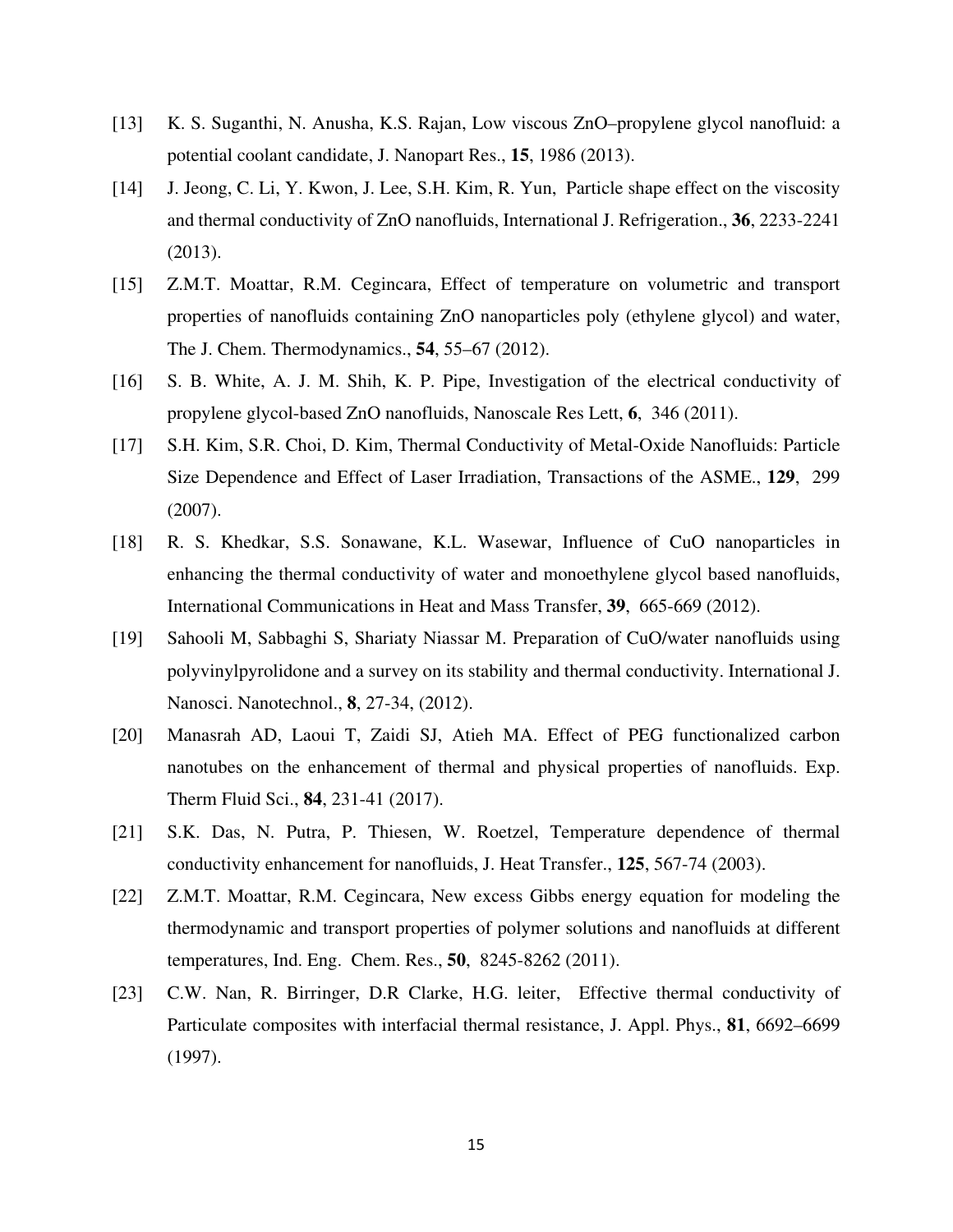### **Tables**

| Nanoparticle<br>$(<50 \text{ nm})$ | Concentration<br>of<br>nanoparticles,<br>wt $%$ | Dispersant:<br>Polyvinylpyrrolidone,<br>wt $%$ | Base fluid         |  |
|------------------------------------|-------------------------------------------------|------------------------------------------------|--------------------|--|
| ZnO                                | 0.1                                             |                                                | <b>PEG 600</b>     |  |
|                                    | 0.3                                             |                                                |                    |  |
|                                    | 0.5                                             |                                                |                    |  |
| ZnO                                | 0.1                                             |                                                | Deionized<br>Water |  |
|                                    | 0.3                                             | 5                                              |                    |  |
|                                    | 0.5                                             |                                                |                    |  |
| CuO                                | 0.1                                             |                                                | <b>PEG 600</b>     |  |
|                                    | 0.3                                             | 5                                              |                    |  |
|                                    | 0.5                                             |                                                |                    |  |

Table 1: CuO and ZnO nanofluids studied in the present work<sup>+</sup>

<sup>+</sup>The percentage is on the basis of base fluid, PEG 600 and water.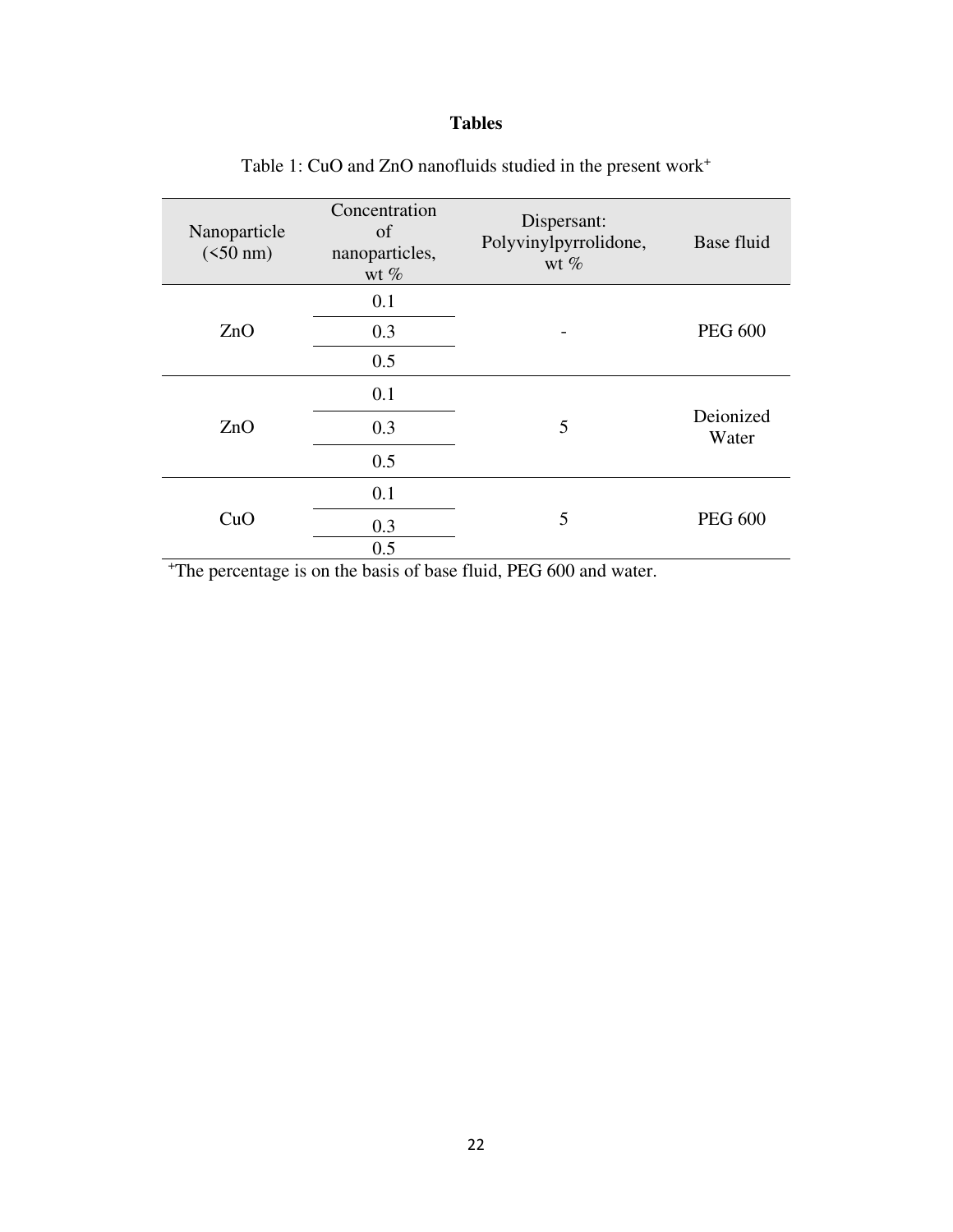| Concentration<br>of<br>nanoparticles<br>$(wt\%)$ | Thermal conductivity (W/mK)   |                          |                                                     | Percentage increase in thermal conductivity over<br>the base fluid |                  |                                      |  |
|--------------------------------------------------|-------------------------------|--------------------------|-----------------------------------------------------|--------------------------------------------------------------------|------------------|--------------------------------------|--|
|                                                  | $ZnO +$<br>water+<br>5wt% PVP | $ZnO+$<br><b>PEG 600</b> | $CuO +$<br><b>PEG 600</b><br>$+5$ wt%<br><b>PVP</b> | $ZnO + Water + 5$ wt<br>$\%$ PVP                                   | $ZnO+PEG$<br>600 | $CuO + 5wt$<br>$%$ PVP<br>$+PEG 600$ |  |
| $\overline{0}$                                   | 0.512                         | 0.201                    | 0.201                                               |                                                                    |                  |                                      |  |
| 0.1                                              | 0.612                         | 0.221                    | 0.241                                               | 19.53                                                              | 9.95             | 14.76                                |  |
| 0.3                                              | 0.649                         | 0.228                    | 0.253                                               | 26.76                                                              | 13.43            | 20.48                                |  |
| 0.5                                              | 0.693                         | 0.239                    | 0.275                                               | 35.35                                                              | 18.91            | 30.95                                |  |

Table 2. Percentage increases in thermal conductivity of the prepared nanofluids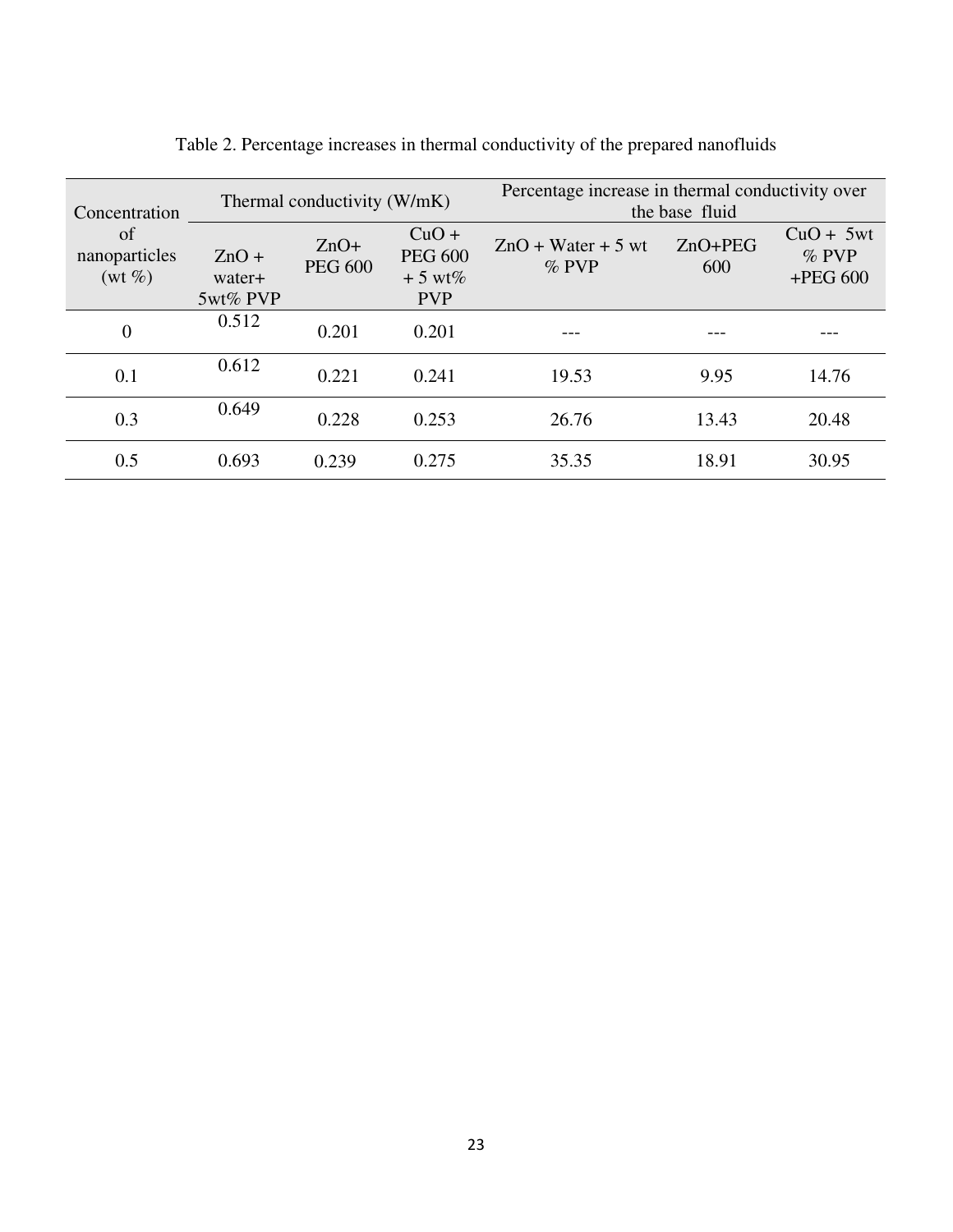|                                                                | Electrical conductivity $( \mu S/cm)$ |                  |                                                     | Percentage increase electrical conductivity<br>in over the base fluid |                  |                                                 |
|----------------------------------------------------------------|---------------------------------------|------------------|-----------------------------------------------------|-----------------------------------------------------------------------|------------------|-------------------------------------------------|
| Concentratio<br>$\mathbf n$<br>of<br>nanoparticles<br>$(wt\%)$ | $ZnO + water+$<br>5wt% PVP            | $ZnO+PEG$<br>600 | $CuO +$<br><b>PEG 600</b><br>$+5$ wt%<br><b>PVP</b> | $ZnO + Water + 5$<br>wt $\%$ PVP                                      | $ZnO+PEG$<br>600 | $CuO +$<br>5wt%<br><b>PVP</b><br>$+$ PEG<br>600 |
| 0.0                                                            | 170                                   | 3.48             | 3.56                                                |                                                                       |                  |                                                 |
| 0.1                                                            | 185                                   | 5.33             | 5.68                                                | 26.99                                                                 | 53.16            | 53.51                                           |
| 0.3                                                            | 215                                   | 5.36             | 5.80                                                | 40.16                                                                 | 54.02            | 64.86                                           |
| 0.5                                                            | 261                                   | 5.50             | 5.90                                                | 70.14                                                                 | 65.70            | 75.68                                           |

Table 3. Percentage increases in electrical conductivity of the prepared nanofluids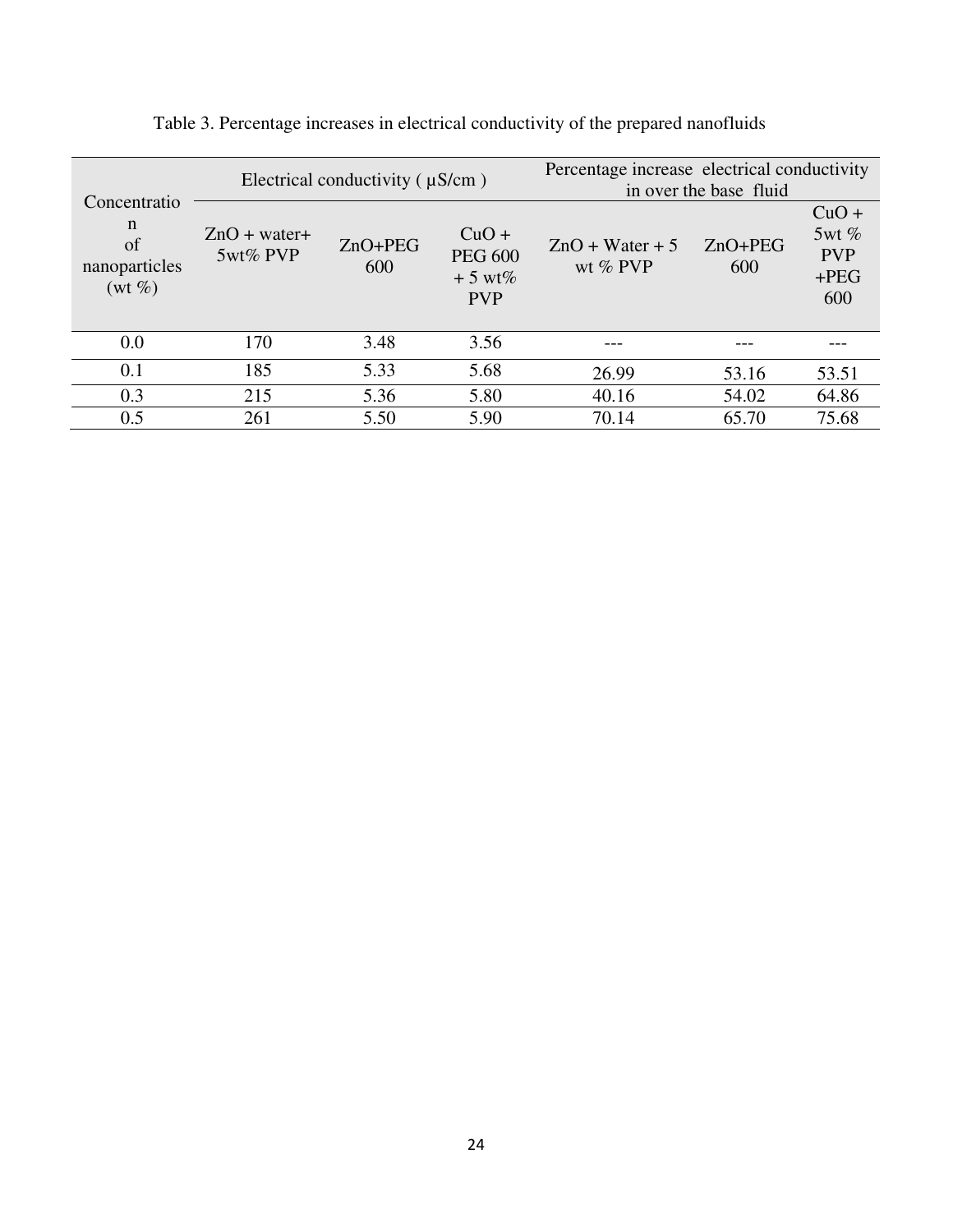## **Figures**



Figure 1. SEM image for: (a) 0.5 wt % ZnO+5 wt% PVP nanofluid; (b) 0.5 wt% ZnO+PEG 600 nanofluid; (c) 0.5 wt % CuO+5 wt % PVP+ PEG 600 nanofluid.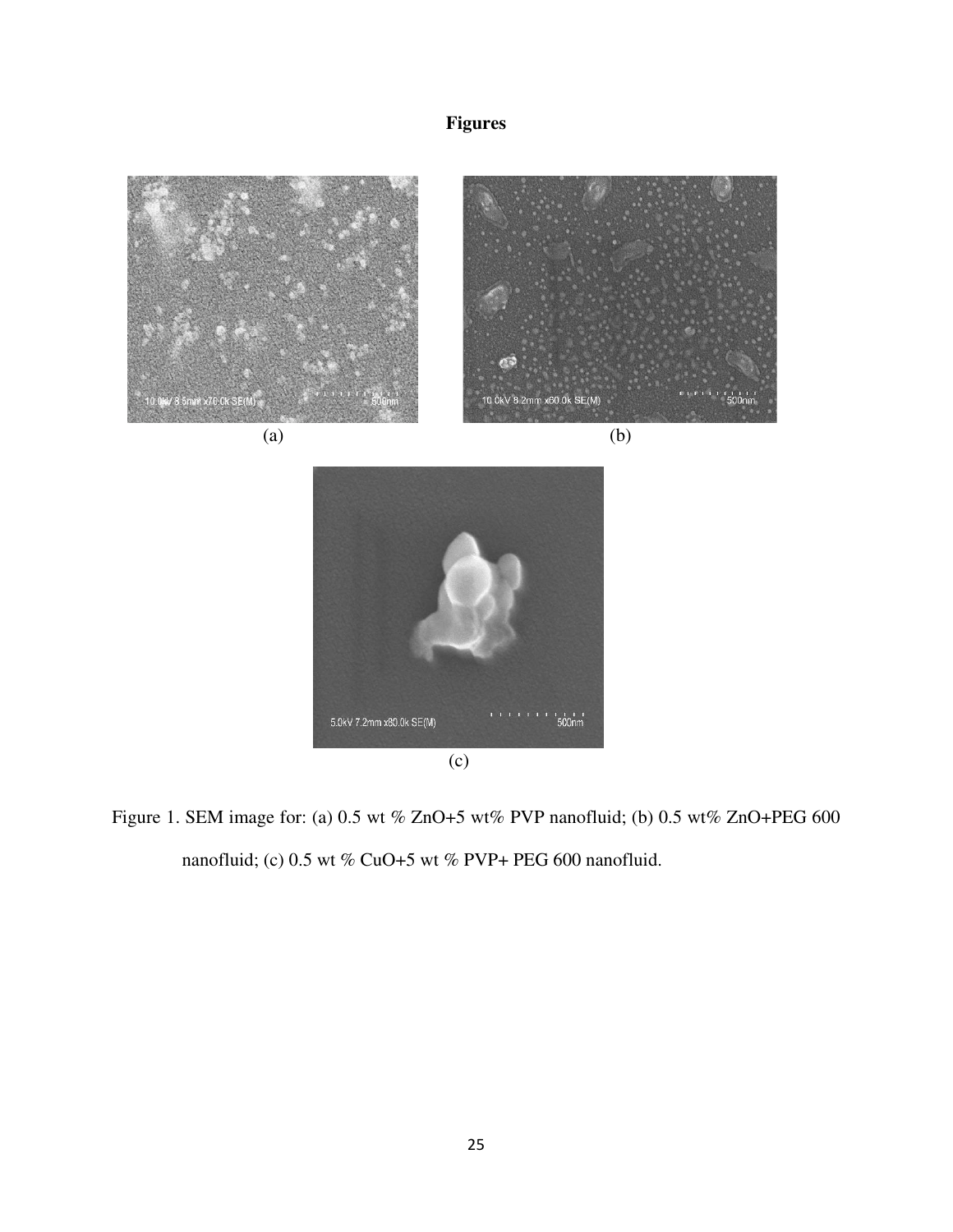

Figure 2. DLS curve for 0.5 wt% ZnO+5 wt% PVP



Figure 3. DLS curve for 0.5 wt% ZnO+PEG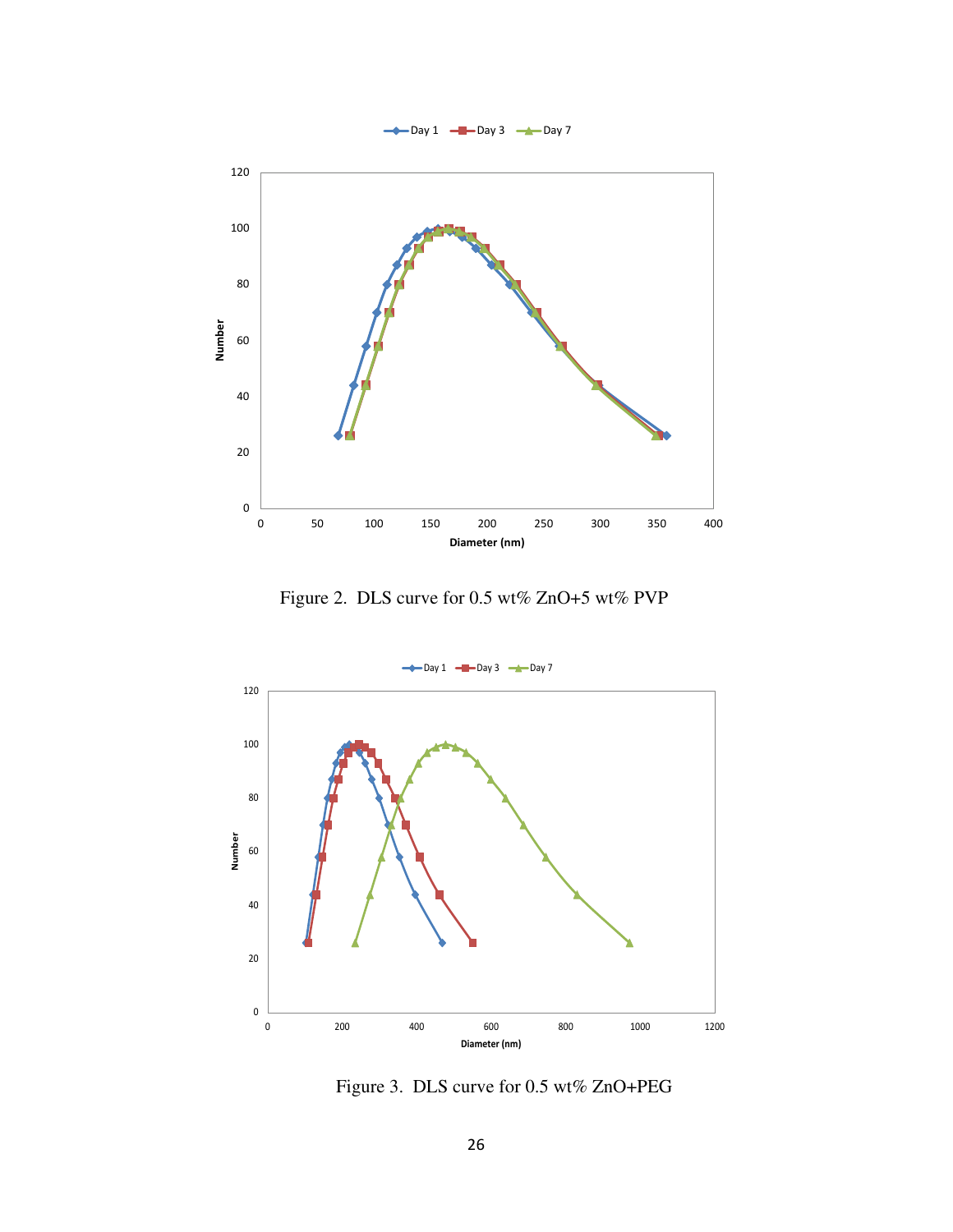

Figure 4. DLS curve for 0.5 wt% CuO+5 wt% PVP in PEG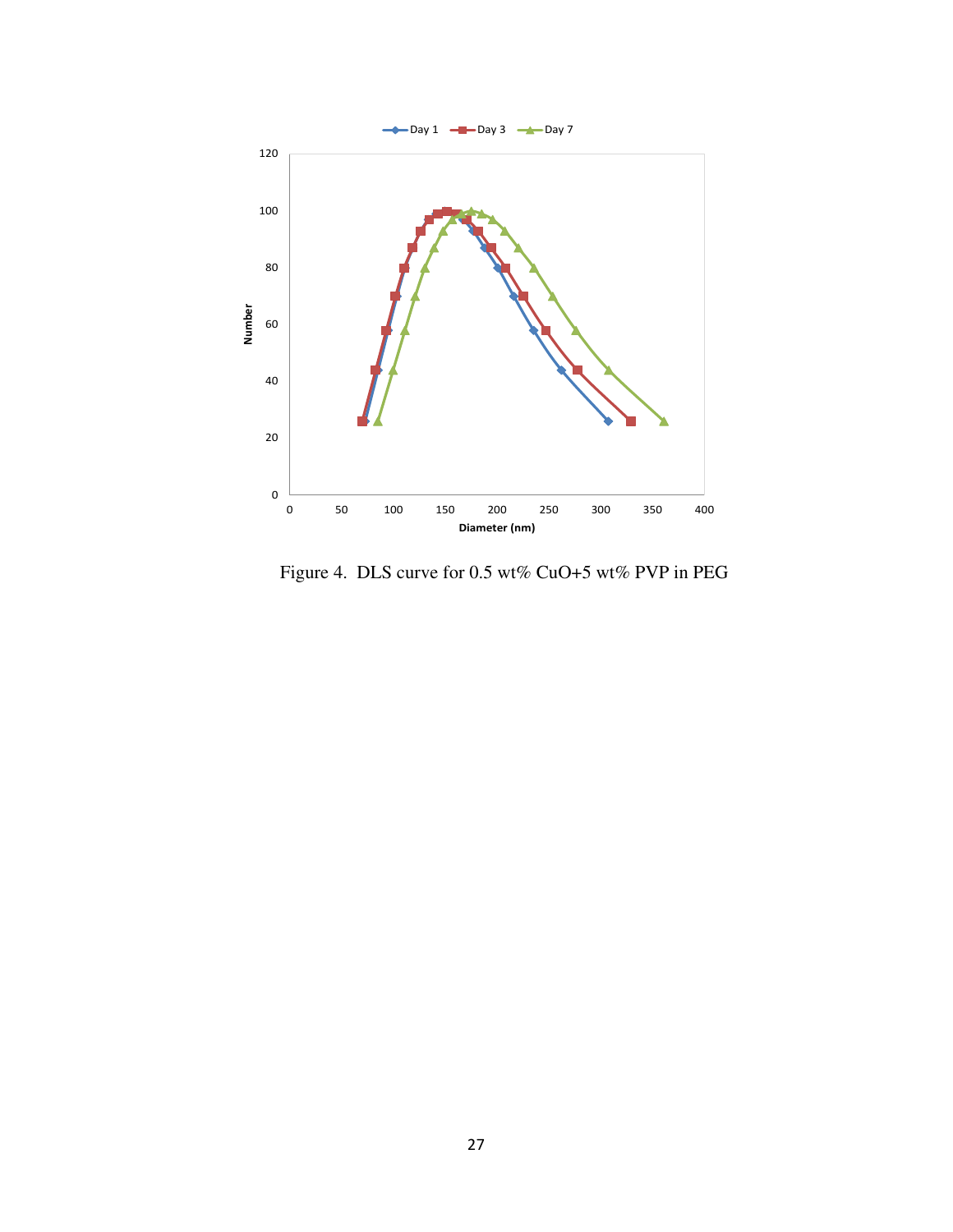

(a)

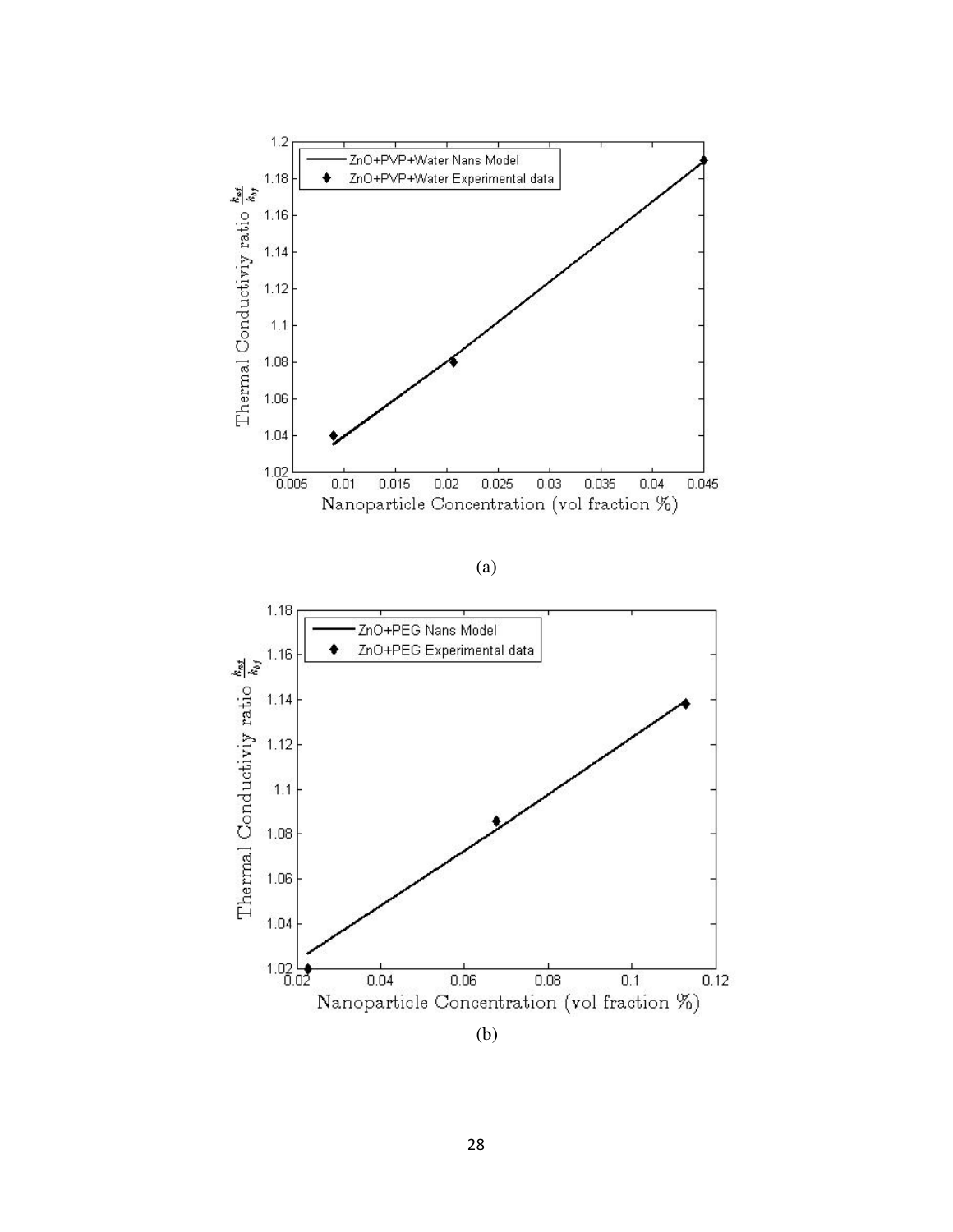

Figure 5. Variation of thermal conductivity with nanoparticle concentration. a) ZnO+PVP+water, b) ZnO+PEG, c) CuO+PVP+PEG.